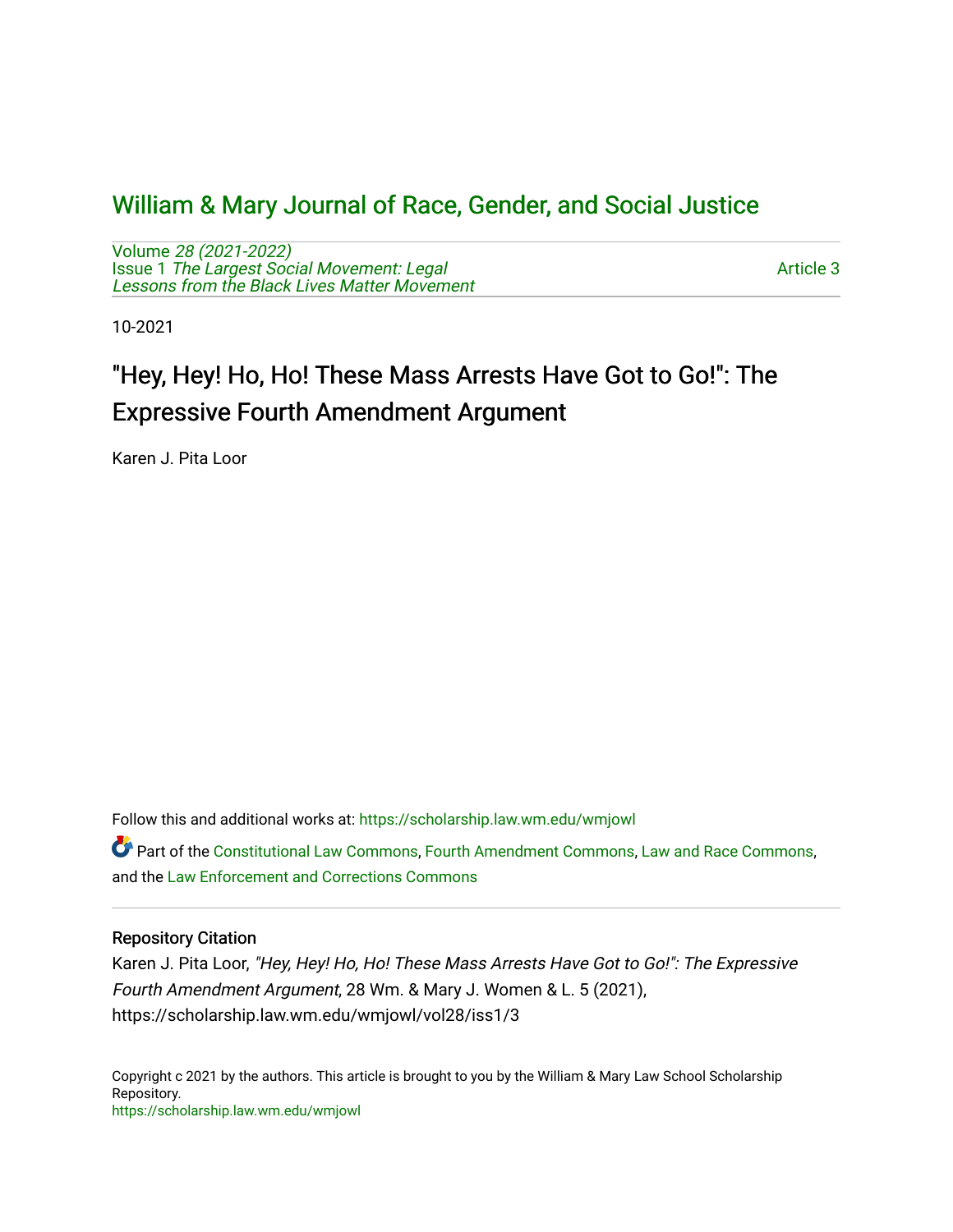## "HEY, HEY! HO, HO! THESE MASS ARRESTS HAVE GOT TO GO!": THE EXPRESSIVE FOURTH AMENDMENT ARGUMENT

# KAREN J. PITA LOOR\*

#### **ABSTRACT**

The racial justice protests ignited by the murder of George Floyd in May 2020 constitute the largest protest movement in the United States. Estimates suggest that between fifteen and twenty-six million people protested across the country during the summer of 2020 alone. Not only were the number of protestors staggering, but so were the number of arrests. Within one week of when the video of George Floyd's murder went viral, police arrested ten thousand people demanding justice on American streets, with police often arresting activists *en masse*. This Essay explores mass arrests and how they square with Fourth Amendment protections, as conceived by its Framers. The first part of this Essay provides an account of mass arrests during the George Floyd protests in Los Angeles, the city with the largest number of reported arrests in the initial demonstrations. The second part of this Essay begins by briefly reviewing the Expressive Fourth Amendment, a doctrine the author previously introduced, which posits that the Framers designed the Fourth Amendment to protect freedom of expression, in addition to the prevailing understanding of its safeguard of bodily integrity. The Expressive Fourth Amendment shields from government overreach individuals engaged in political expressive conduct. Here, this Essay expands upon this doctrine by querying how this protection should apply to mass arrests during protests and ultimately concludes that courts should demand both that a police officer establish probable cause for each protester swept up in a mass arrest and that judges positively weigh an individual's expressive conduct when determining whether an arrest was reasonable in the totality of the circumstances.

<sup>\*</sup> Associate Clinical Professor of Law, Boston University School of Law. My sincerest gratitude to the student organizers of the *William & Mary Journal of Race, Gender, and Social Justice* Symposium, *The Largest Social Movement: Legal Lessons from the Black Lives Matter Movement*, for their invitation to participate in this special issue. I am grateful to Linda McClain for her wisdom, encouragement, and guidance as I worked on this project. Thank you also to Naomi Mann for her support and helpful conversations about this Essay. I am thankful to Sri Ravipati, Christiana Prater-Lee, and Robert Wirtz for their invaluable research assistance. I am indebted to Penélope P. Zambrana and Joseph E. Staska for their patience and support.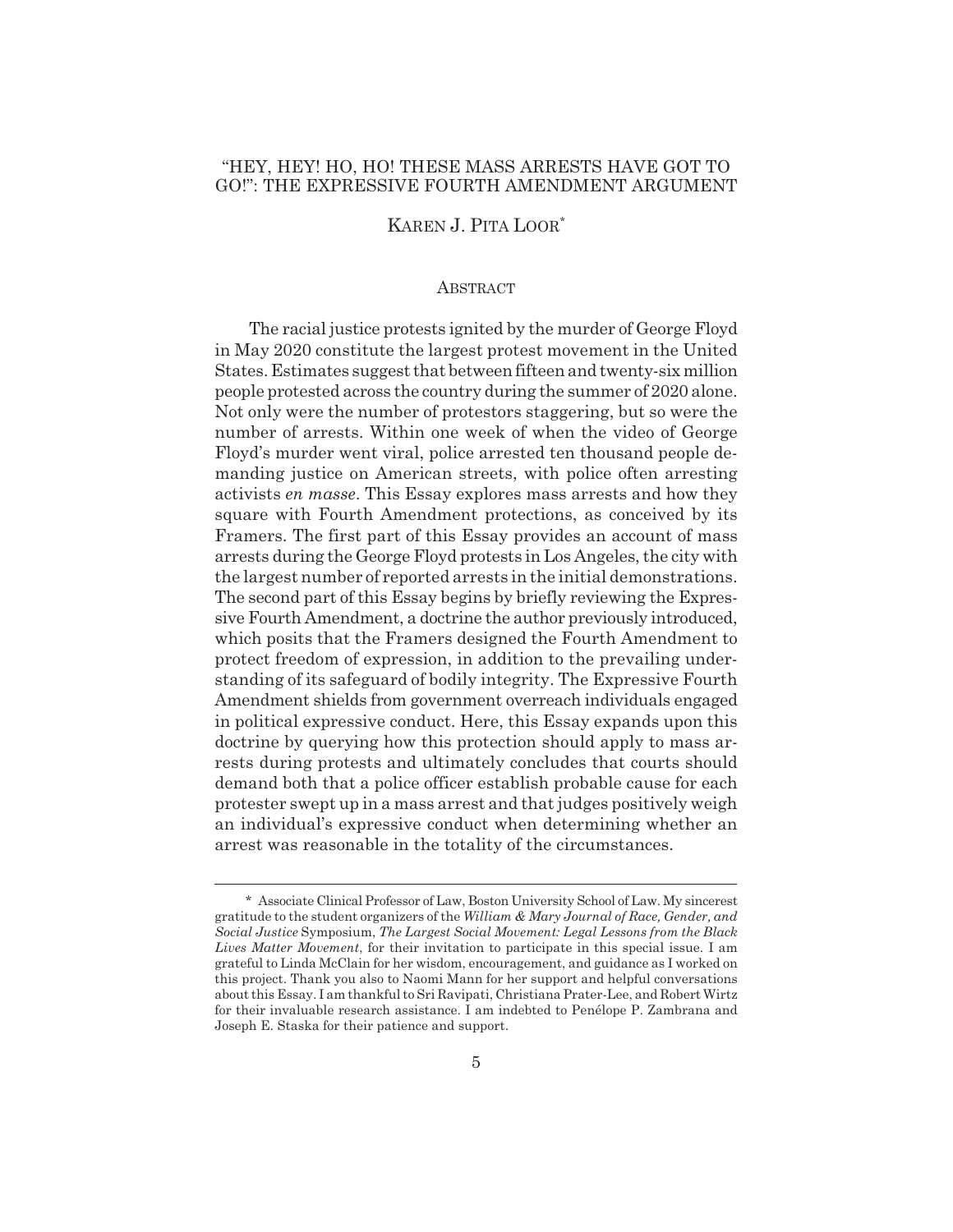**INTRODUCTION** 

- I. ACCOUNTS OF MASS ARRESTS OF PROTESTERS
- II. THE EXPRESSIVE FOURTH AMENDMENT AND ITS APPLICATION TO MASS ARRESTS DURING PROTESTS
	- *A. The Current Understanding of the Fourth Amendment and Mass Arrests*
	- *B. Roots of the Expressive Fourth Amendment*
	- *C. The Expressive Fourth Amendment and Mass Arrests*
		- *1. Group/Unit Probable Cause*
		- *2. Expressive Conduct Under the Totality of the Circumstances*

**CONCLUSION** 

#### **INTRODUCTION**

As this Special Issue of the *William & Mary Journal of Race, Gender, and Social Justice* recognizes, the racial justice protests ignited by the murder of George Floyd in May 2020 constitute the largest protest movement in the United States.<sup>1</sup> Estimates suggest that between fifteen and twenty-six million people protested across the country during the summer of 2020 alone.<sup>2</sup> Not only were the number of protestors staggering, but so were the number of arrests.<sup>3</sup> Within one week of when the video of George Floyd's murder went viral, police arrested 10,000 people demanding justice on American streets, with police often arresting activists *en masse*. 4 This Essay explores mass arrests and how they square with Fourth Amendment protections, as conceived by its Framers.

The first part of this Essay provides an account of mass arrests during the George Floyd protests in the City of Los Angeles. I focus on Los Angeles because it is the city with the largest number of

<sup>1.</sup> Larry Buchanan, Quoctrung Bui & Jugal K. Patel, *Black Lives Matter May Be the Largest Movement in U.S. History*, N.Y. TIMES (July 3, 2020), https://www.nytimes .com/interactive/2020/07/03/us/george-floyd-protests-crowd-size.html [https://perma.cc /K48Z-K67L].

<sup>2.</sup> *Id.*

<sup>3.</sup> *See* Meryl Kornfield, Austin R. Ramsey, Jacob Wallace, Christopher Casey & Verónica Del Valle, *Swept Up by Police*, WASH. POST: INVESTIGATIONS (Oct. 23, 2020), https://www.washingtonpost.com/graphics/2020/investigations/george-floyd-protesters -arrests [https://perma.cc/KJ7C-3ZLR].

<sup>4.</sup> Anita Snow, *AP Tally: Arrests at Widespread U.S. Protests Hit 10,000*, AP NEWS (June 4, 2020), https://apnews.com/article/american-protests-us-news-arrests-minnesota -burglary-bb2404f9b13c8b53b94c73f818f6a0b7#:~:text=PHOENIX%20(AP)%20%E2%80 %94%20More%20than,known%20arrests%20across%20the%20U.S. [https://perma.cc /5JV8-75TS]. Within two weeks, the number of arrests reached 17,000. Kornfield et al., *supra* note 3.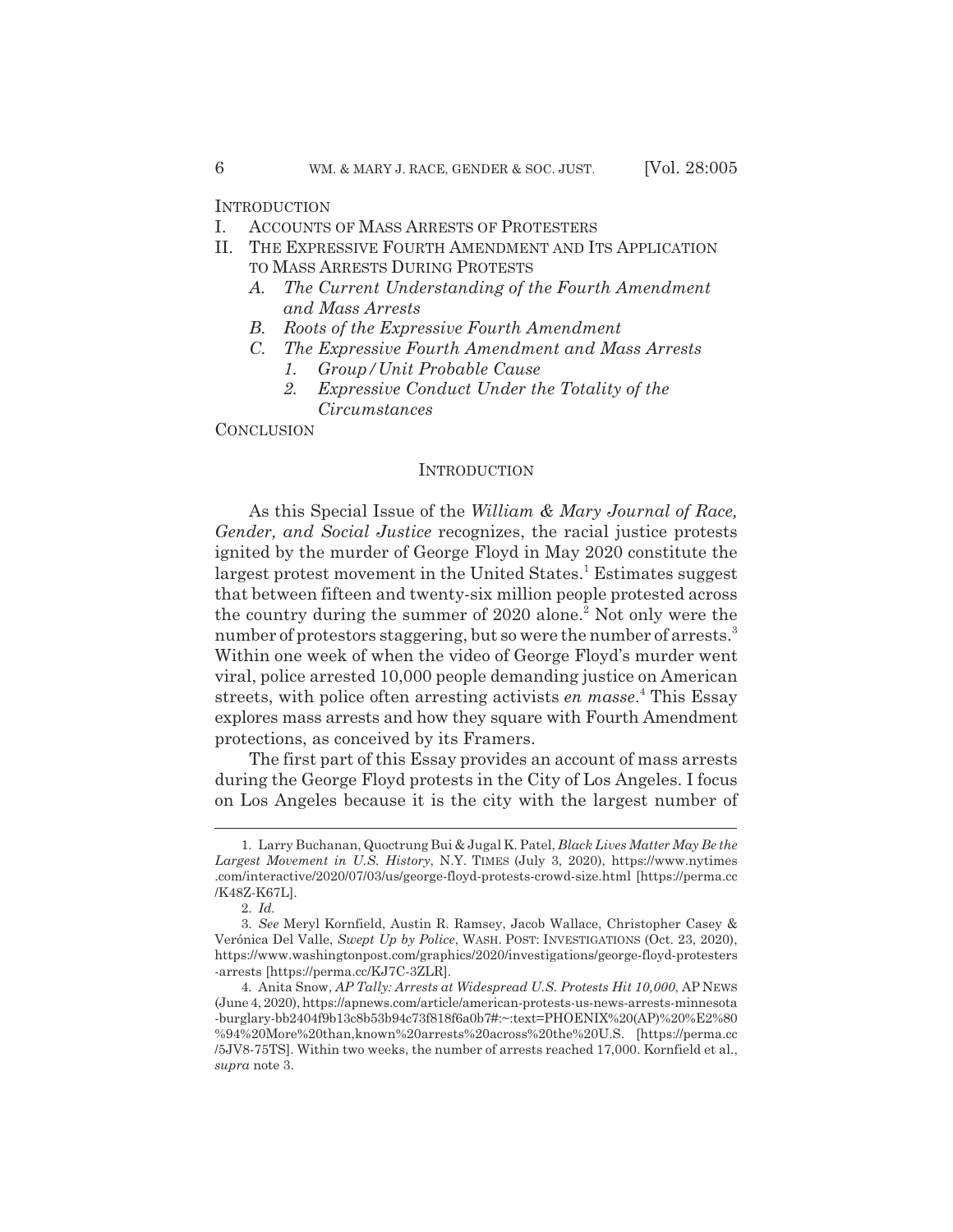reported arrests in the early days of the protests.<sup>5</sup> The second part of this Essay discusses how the doctrine of the *Expressive Fourth Amendment*, which I advanced in a prior piece by the same name,<sup>6</sup> should apply to mass arrests of individuals engaged in expressive conduct.<sup>7</sup>

#### I. ACCOUNTS OF MASS ARRESTS OF PROTESTERS

The police tactic of using mass arrests against protesters is by no means unique to the Black Lives Matter (BLM) movement.<sup>8</sup> Police have used mass arrests against environmental protesters,<sup>9</sup> WTO

7. By conduct, I mean any behavior that leads to the interaction between police and the policed person, which during protests is expressive activity. The Supreme Court recognizes that conduct "expressing certain views is the type of symbolic act" that is "closely akin to 'pure speech' which . . . is entitled to comprehensive protection under the First Amendment." Tinker v. Des Moines Indep. Cmty. Sch. Dist., 393 U.S. 503, 505–06 (1969).

8. In 2013, three community organizers, Alicia Garzia, Patrisse Cullors, and Opal Tometi founded the Black Lives Matter ("BLM") movement through the hashtag, #BlackLivesMatter, on social media. Herbert G. Ruffin II, *Black Lives Matter: The Growth of a New Social Justice Movement*, BLACKPAST(Aug. 23, 2015),https://www.black past.org/african-american-history/black-lives-matter-growth-new-social-justice-move ment [https://perma.cc/Y86S-74D8]. This idea came in the wake of the July 2013 acquittal of George Zimmerman for the murder of seventeen-year-old Trayvon Martin. *Id.* BLM drew inspiration from the 1960s civil rights/Black power movement, the 1980s Black feminist/womanist movement, the 2000s LGBTQ+ movement, and the 2011 Occupy Wall Street movement. *Id.* August 9, 2014 marked the first time that BLM members took to the streets in protest during the BLM Freedom Ride to Ferguson, Missouri. *Id.* There, they participated in non-violent protests in the wake of the murder of eighteen-year-old Michael Brown at the hand of police officer, Darren Wilson. *Id.* BLM was one of hundreds of organizations protesting in Ferguson, but they quickly stood out as the BLM slogan became the call for action against unjustifiable killings of countless African Americans beyond Michael Brown. *Id.* By summer of 2015, BLM opened chapters around the world including in United States, Canada, and Ghana. *Id.* BLM also began pressuring politicians to state their stance on BLM issues and to create policies that would facilitate the improvement of Black communities. *Id.* Between 2016 and 2020, BLM continued to protest police abuse and hold anti-racism rallies. *Id.* Following the deaths of Ahmaud Arbery, Breonna Taylor, and George Floyd in 2020, the BLM movement became more influential than ever as more than 20 million people in 2,000 cities and towns in every state in the United States took to the streets in protest. *Id.*

9. Katharine Gammon, *Line 3: Protests Over Pipeline Through Tribal Lands Spark*

<sup>5.</sup> *See* Nicholas Bogel-Burroughs, John Eligon & Will Wright, *L.A.P.D. Severely Mishandled George Floyd Protests, Report Finds*, N.Y. TIMES, https://www.nytimes.com /2021/03/11/us/lapd-george-floyd-protests.html [https://perma.cc/K67K-BMJH](last updated Mar. 29, 2021).

<sup>6.</sup> Karen Pita Loor, *The Expressive Fourth Amendment*, 94 S. CAL. L. REV. 101 (forthcoming 2021) [hereinafter Loor, *Expressive Fourth*]; Karen Pita Loor, *An Argument Against Unbounded Arrest Power: The Expressive Fourth Amendment & Protesting While Black*, MICH.L.REV.(forthcoming June 2022) [hereinafter Loor, *Protesting While Black*].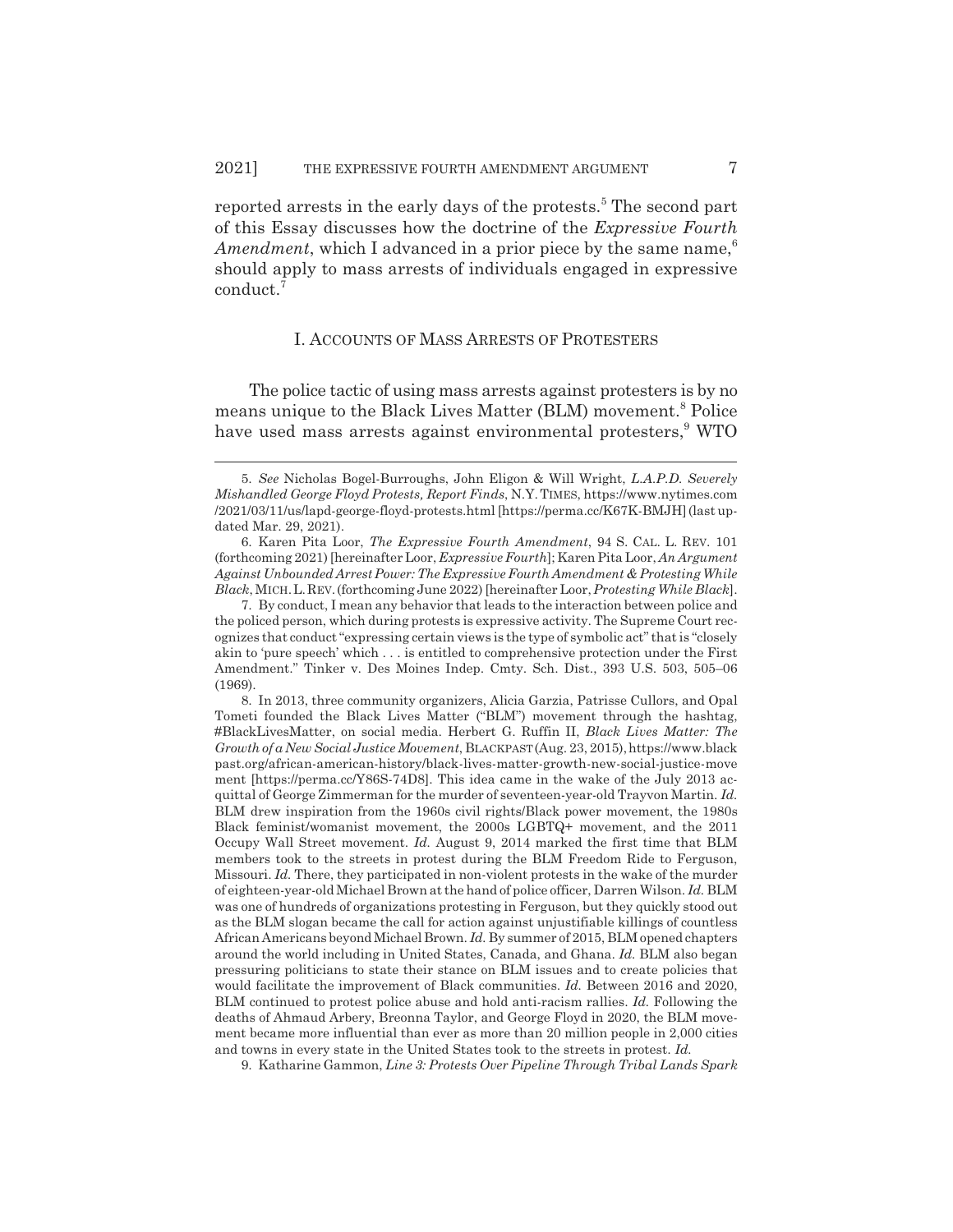protesters,<sup>10</sup> pro-immigrant advocates,<sup>11</sup> and Occupy,<sup>12</sup> just to name a few incidents in recent years. However, the data demonstrates that police are more likely to show up in high alert and high force when the protesters are Black and Brown.<sup>13</sup> Although, admittedly the George Floyd protests have been remarkedly racially diverse,  $14$ to the degree that police perceived these as Black movements, law enforcement presence was particularly aggressive.<sup>15</sup> Furthermore, it would be naïve to pretend that police conduct is not influenced by the fact that one of the fundamental tenets of the BLM movement is a critique of police brutality against Black and Brown people.<sup>16</sup>

11. Ed Pilkington, *Almost 600 Arrested at Washington Protest Over Trump Immigration Policy*, GUARDIAN (June 28, 2018), https://www.theguardian.com/us-news/2018/jun /28/us-immigration-protest-trump-washington-senate [https://perma.cc/9FAU-X9MM].

12. Matt Wells, *Occupy Wall Street—The Story of the Brooklyn Bridge "Trap"*, GUARDIAN (Oct. 3, 2011), https://www.theguardian.com/world/blog/2011/oct/03/occupy -wall-street-brooklyn-bridge-arrests [https://perma.cc/CWC4-C3FC].

13. *See* Gabbatt, *infra* note 15. I have decided to capitalize "Black" and "Brown" but not "white" to reflect the shared identity and history of repression among communities of color. *See* David Bauder, *AP Says It Will Capitalize Black But Not white*, AP NEWS (July 20, 2020), https://apnews.com/article/entertainment-cultures-race-and-ethnicity-us -news-ap-top-news-7e36c00c5af0436abc09e051261fff1f [https://perma.cc/2JYA-PVSX]; Mike Laws, *Why We Capitalize 'Black' (and Not 'white')*, COLUM. J. REV. (June 16, 2020), https://www.cjr.org/analysis/capital-b-black-styleguide.php [https://perma.cc/9M7H -LC5P]; Nancy Coleman, *Why We're Capitalizing Black*, N.Y. TIMES (July 5, 2020), https:// www.nytimes.com/2020/07/05/insider/capitalized-black.html [https://perma.cc/N5P6 -7RFT]; *see also* Peter Wegner, *Capitalize Brown*, KQED (Aug. 12, 2020), https://www .kqed.org/perspectives/201601140174/peter-wegner-capitalize-brown [https://perma.cc /7G5V-YJ3N] ("Capital B for Black people. Capital B for Brown people. It's not a revolution, even in the world of typography. It's incremental, a keystroke's worth of change. It costs nothing. It is, literally, the least we can do.").

14. *See* LaGina Gause & Maneesh Arora*, Not All of Last Year's Black Lives Matter Protesters Supported Black Lives Matter*, WASH. POST (July 2, 2021), https://www .washingtonpost.com/politics/2021/07/01/not-all-last-years-black-lives-matter-protesters -supported-black-lives-matter [https://perma.cc/4YUP-ZBJU].

15. Adam Gabbatt, *Protests About Police Brutality Are Met with Wave of Police Brutality Across U.S.*, GUARDIAN (June 6, 2020), https://www.theguardian.com/us-news /2020/jun/06/police-violence-protests-us-george-floyd [https://perma.cc/UX7V-9N6F]; Shaila Dewan & Mike Baker, *Facing Protests Over Use of Force, Police Respond with More Force*, N.Y. TIMES (June 2, 2020), https://www.nytimes.com/2020/05/31/us/police-tactics -floyd-protests.html [https://perma.cc/U4PM-V7YT].

16. Since its origin, the BLM movement has expanded to embrace advocacy for other non-white people. *See, e.g.*, Russell Contreras, *How Black Lives Matter Helped Native Americans and Latinos*, AXIOS (Mar. 13, 2021), https://www.axios.com/george-floyd-na tive-americans-latinos-black-lives-matter-f9943dc3-0b4e-4fea-985e-349fdb9a5473.html [https://perma.cc/2SXM-C6P6].

*Clashes and Mass Arrests*, GUARDIAN (June 10, 2021), https://www.theguardian.com/en vironment/2021/jun/10/line-3-pipeline-arrests-minnesota [https://perma.cc/WTX8-ZY6M].

<sup>10.</sup> *See* Karen J. Pita Loor, *When Protest Is the Disaster: Constitutional Implications of State and Local Emergency Power*, 43 SEATTLE UNIV. L. REV. 1, 38–39 (2019) (discussing in detail the mass arrests of 1999 WTO protestors).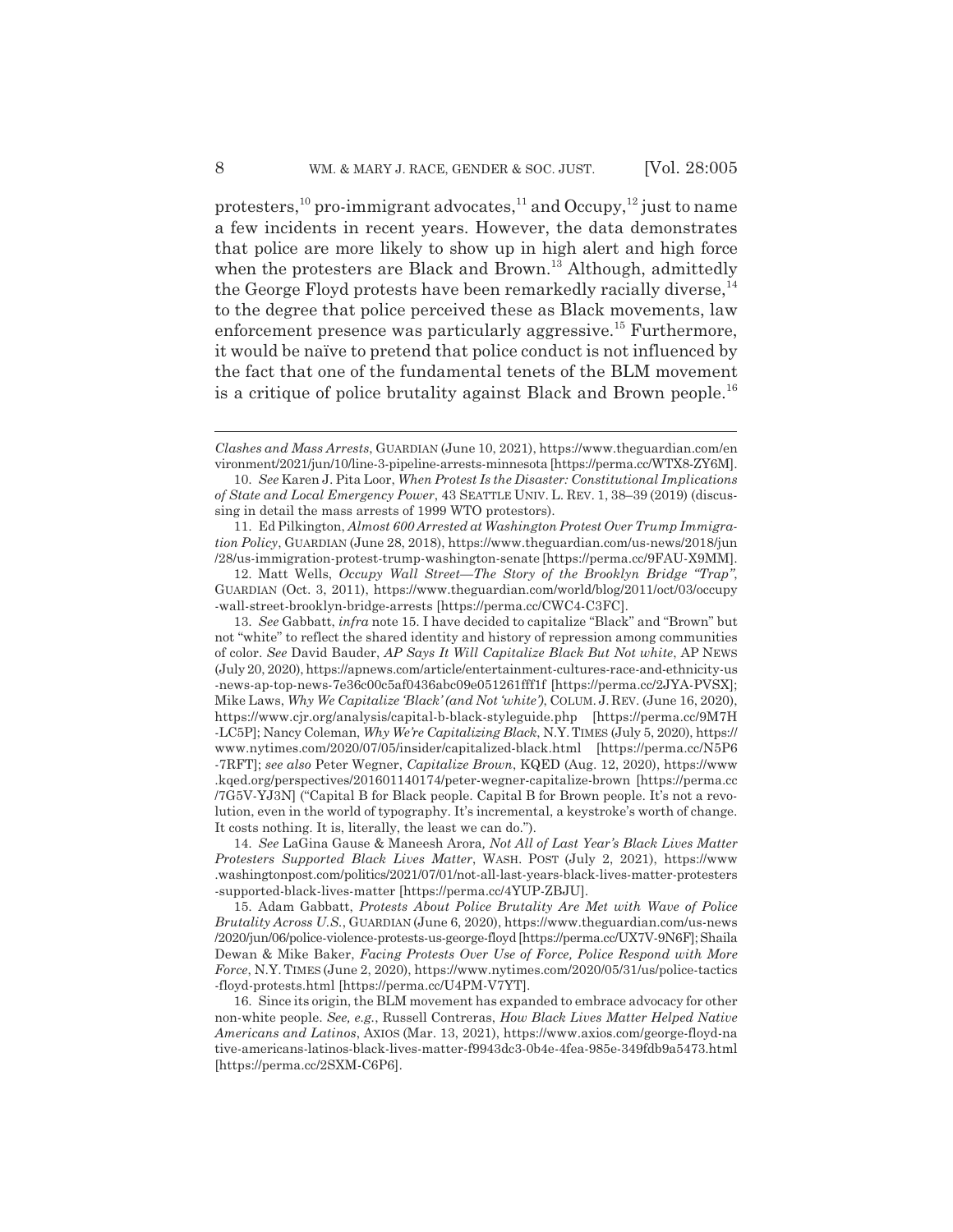Below is an account of Los Angeles Police Department (LAPD) mass arrests*—*the police department with the highest volume of arrests in the early days of the George Floyd protests.<sup>17</sup>

LAPD arrested over four thousand people from May 29 to June 2.18 As is common during protests, the overwhelming number of arrests were for non-violent conduct.<sup>19</sup> In Los Angeles, the most frequent charges were failure to obey a police order or violating curfew.<sup>20</sup> The table below contains arrest statistics from a report, ordered by the Los Angeles City Council, examining LAPD's response to the protests:

18. GERALD CHALEFF,L.A.CITYCOUNCIL,AN INDEPENDENTEXAMINATION OF THE LOS ANGELES POLICE DEPARTMENT 2020 POLICE RESPONSE 10 (2021) [hereinafter L.A. CITY COUNCILREPORT],http://www.lapdpolicecom.lacity.org/041321/BPC\_21-067.pdf [https:// perma.cc/X5X8-CAYZ].

19. Second Amended Complaint for Damages and Declaratory Injunctive Relief at 1, Black Lives Matter L.A. v. City of L.A., No. 2:20-cv-05027 (C.D. Cal. June 18, 2021) [hereinafter Second Amended Complaint]; *see also* Loor, *Protesting While Black*, *supra* note 6.

<sup>17.</sup> *Infra* Table 1. The cities trailing behind Los Angeles in the volume of arrests were Dallas, Philadelphia, and New York City. *See* Snow, *supra* note 4. For example, journalist Jake Bleiberg reported that Dallas police admitted to arresting 696 people on the Margaret Hunt Hill Bridge in Dallas in a single evening. *See* Jake Bleiberg (@JZBleiberg), TWITTER (June 2, 2020, 5:40 PM), https://twitter.com/JZBleiberg/status/1267934206363086848 [https://perma.cc/MT4Z-GFVJ]; *see also* Nichole Manna & Anna M. Tinsley, *Dallas Protesters Spent up to 36 Hours in Jail*, FORTWORTH STAR TELEGRAM (June 5, 2020), https:// infoweb.newsbank.com/apps/news/document-view?p=WORLDNEWS&docref=news/17 B69B034F4E9FF8&f=basic [https://perma.cc/YE5X-9MYN]. In New York City, 1,969 people were arrested from May 29 to June 4. N.Y. STATE OFF. OF THE ATT'Y GEN., NEW YORK CITY POLICE DEPARTMENT'S RESPONSE TO DEMONSTRATIONS FOLLOWING THE DEATH OF GEORGE FLOYD 13, 18 (2020), https://ag.ny.gov/sites/default/files/2020-nypd-report.pdf [https://perma.cc/FV3T-6AF7]. In Philadelphia, Police Commissioner Danielle Outlaw confirmed that there were over 700 arrests in the first week of the George Floyd protests. Anna Orso, *They Said His Name*, PHILA. INQUIRER (June 7, 2020), https://www.inquirer .com/news/inq/george-floyd-philadelphia-protest-photos-20200607.html [https://perma.cc /K74F-KF7D].

<sup>20.</sup> L.A. CITY COUNCIL REPORT, *supra* note 18, at 10. Failure to obey a police officer is only an infraction, which should not result in a custodial arrest. *See* L.A. MUN. CODE § 80.02 (1980); L.A. CITY COUNCIL REPORT, *supra* note 18, at 9. Yet those arrested were taken into custody. L.A. CITY COUNCIL REPORT, *supra* note 18, at 9; Second Amended Complaint, *supra* note 19, at 36. According to pleadings in *Black Lives Matter L.A. v. City of L.A.*, about a third of the people arrested were charged with an infraction. *See* Second Amended Complaint, *supra* note 19, at 31, 36. California Penal Code Section 853.5 mandates that individuals charged with an infraction should be released on their own recognizance on the field after they agree to appear at a subsequent hearing. *Id.* at 36. However, police held those accused of infractions in buses for extended periods of time and even booked them. *Id.*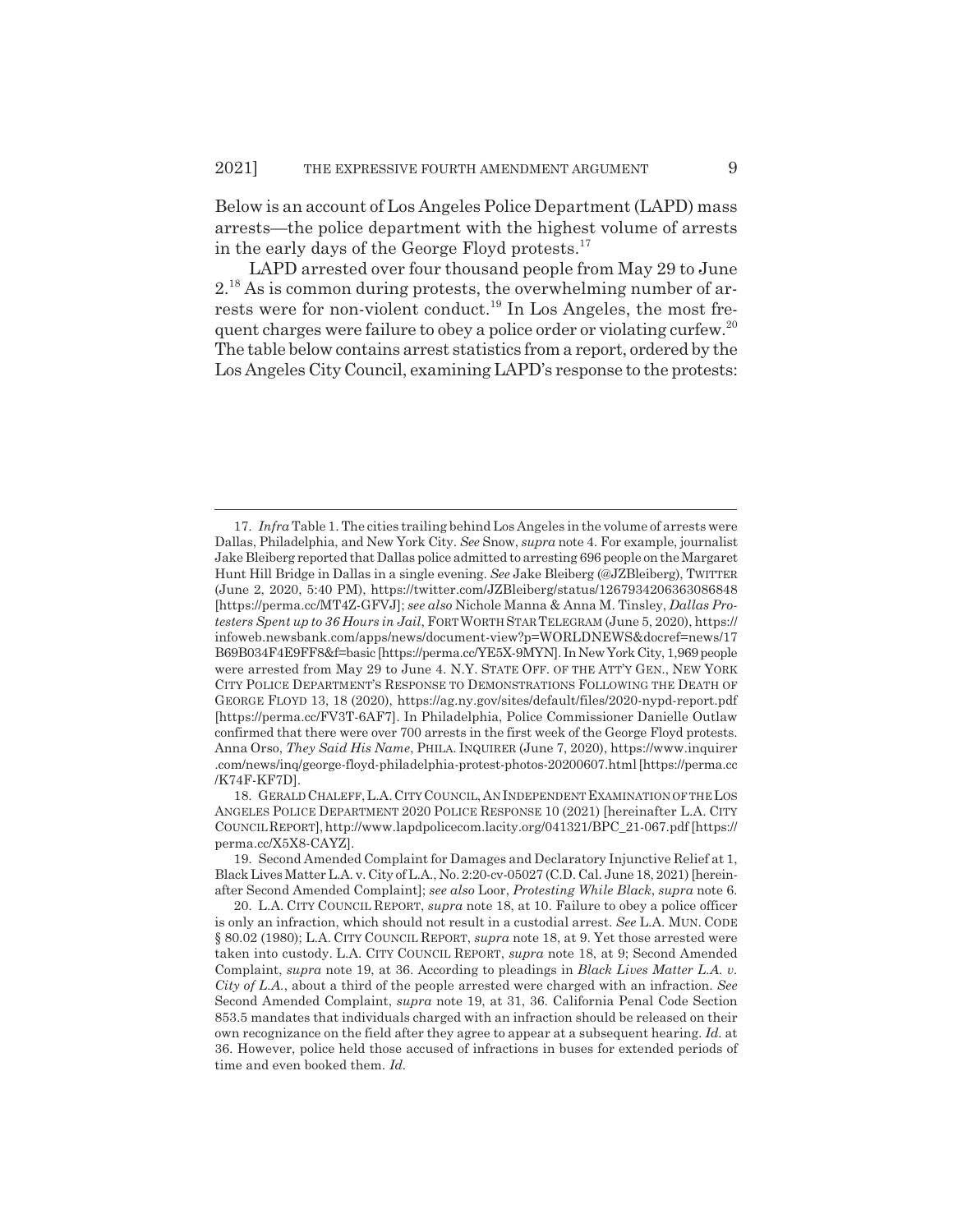| Date          | Number of<br>arrests | <b>Charges</b>                                                                              |
|---------------|----------------------|---------------------------------------------------------------------------------------------|
| May 30        | 866                  | curfew violation, failure to disperse,<br>failure to obey a lawful police order,<br>looting |
| May 31        | 700                  | curfew violation, looting                                                                   |
| June 1        | 1242                 | curfew violation, failure to obey a<br>lawful police order, looting                         |
| June $2^{21}$ | 956                  | curfew violation $22$                                                                       |

TABLE 1.LAPDARRESTS AND CHARGES MAY 30THROUGH JUNE 2,2020

Although here I will focus on the mass arrest tactics employed by the LAPD during the protests, there were also numerous accusations of the LAPD's use of excessive force against protestors, including improper and abusive use of rubber bullets and baton strikes.<sup>23</sup> The Los Angeles City Council report was critical of the LAPD's response to the protests in this respect as well.<sup>24</sup> The LAPD's overall mishandling of the protests was so egregious that there were contemporaneous public demands for Police Chief Michel Moore's resignation.<sup>25</sup>

The LAPD's actions during protests also landed them in court.<sup>26</sup> In *Black Lives Matter Los Angeles v. City of Los Angeles*, several protesters brought a class action against the city, the police commissioner, and unnamed officers pursuant to § 1983 of the Civil Rights Act alleging violations of their Fourth Amendment rights for unlawful

<sup>21.</sup> For information regarding arrests from May 30 to June 1, 2020, see L.A. CITY COUNCIL REPORT, *supra* note 18, at 10.

<sup>22.</sup> The L.A. City Council Report does not classify for what offenses people were arrested on June 2, but only that there were 956 arrests. *Id.* at 23. However, we know that at least 120 people were arrested together for curfew violations in one area of the city. *See* Second Amended Complaint, *supra* note 19, at 4, 28.

<sup>23.</sup> *See* Order Regarding Plaintiffs' Application for Temporary Restraining Order at 4, Black Lives Matter L.A. v. City of L.A., No. 2:20-cv-05027 (2020); *see also* Second Amended Complaint, *supra* note 19, at 62.

<sup>24.</sup> *See* L.A. CITY COUNCIL REPORT, *supra* note 18, at 58–64.

<sup>25.</sup> Nouran Salahieh, *Residents Call on LAPD Chief to Resign in L.A. Police Commission's 1st Meeting Since Protests Started Across the City*, KTLA5 (June 2, 2020), https://ktla.com/news/local-news/l-a-police-commission-holds-1st-meeting-since-protests -started-across-the-city [https://perma.cc/UN8V-9WTP].

<sup>26.</sup> Second Amended Complaint, *supra* note 19, at 9–10, 14.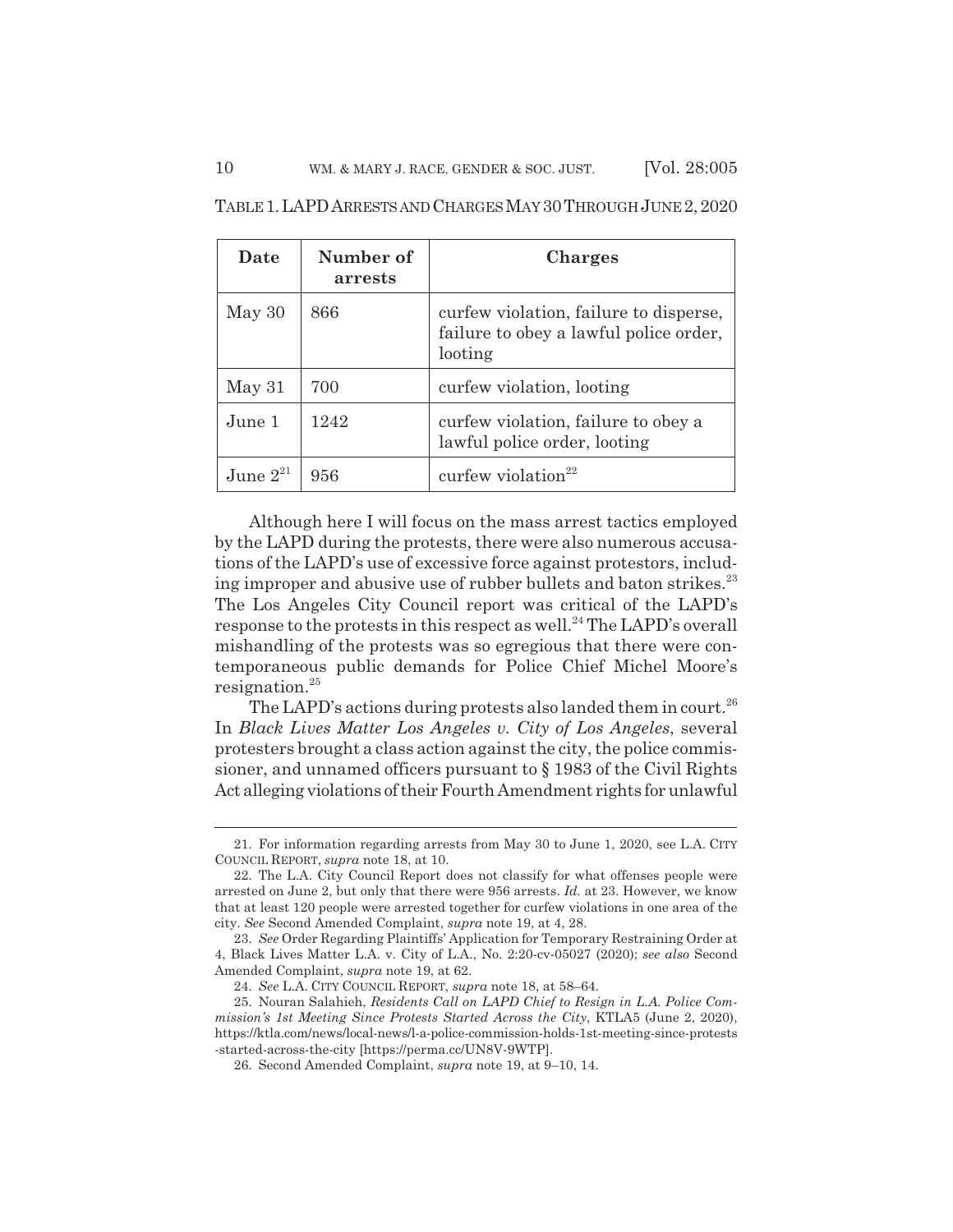detention and arrest, as well as for excessive force. $27$  The lawsuit recounts how the police employed mass arrest tactics in the days following the murder of George Floyd.<sup>28</sup> As the table above demonstrates, people were arrested routinely for failure to obey a police order or curfew violations.29 An account of the facts from *Black Lives Matter Los Angeles v. City of Los Angeles* reveals that LAPD tactics made it often impossible to comply with curfews and police orders to disperse.30 Rather, police tactics seemed explicitly designed to trap not only activists, but anyone in the vicinity of the protests.

Curfews were announced at the last minute; information about curfews was not well disseminated; or curfew times were changed without advance notice.<sup>31</sup> On May 31, LAPD police officers informed, at about 5:45 PM, 10,000 activists who were out on the streets protesting that a curfew would go into effect at  $6:00 \text{ PM}$ ,<sup>32</sup> providing insufficient notice for people to leave the streets. The next day the City changed the curfew from 6:00 PM to 5:00 PM but waited until 4:00 PM to issue an announcement.<sup>33</sup> LAPD then used a well-known protest policing technique called "kettling" to prevent protesters from leaving the protest and complying with the impending curfew order or a dispersal order.34 Police kettle protesters by corralling them and "blocking all exit routes."35 Here, the LAPD positioned themselves rows deep, garbed in riot gear and armed with less lethal weapons, to block any escape.36 One protester described "an impenetrable wall of officers at least 10 deep."<sup>37</sup> After corralling protesters, police proceeded to arrest *en masse*.<sup>38</sup> People were rounded up by the hundreds.<sup>39</sup>

37. Second Amended Complaint, *supra* note 19, at 13.

38. *Id.* at 12–14, 24, 26, 28, 30. Often, police also fired less lethal weapons at kettled crowds. *See id.* at 26.

39. *See id.* at 25.

<sup>27.</sup> *Id.* at 62–63. Plaintiffs alleged their First Amendment and Due Process rights were also violated, as well as violations of California state law. *Id.*

<sup>28.</sup> *Id.* at 9–10, 14.

<sup>29.</sup> *See id.* at 4.

<sup>30.</sup> *See id.* at 23–24, 26.

<sup>31.</sup> *See* Second Amended Complaint, *supra* note 19, at 3–4; *see also* Erika Martin, *Glendale Curfew Warning Accidentally Sent to All of L.A. County; Countywide Curfew Is Still 6 p.m.*, KTLA5 (June 1, 2020), https://ktla.com/news/local-news/glendale-curfew -warning-accidentally-sent-to-all-of-l-a-county-countywide-curfew-is-still-6-p-m [https://perma.cc/K4GV-927H].

<sup>32.</sup> Second Amended Complaint, *supra* note 19, at 3–4.

<sup>33.</sup> *Id.* at 4.

<sup>34.</sup> *Id.* at 7.

<sup>35.</sup> *Id.*

<sup>36.</sup> *See id.* at 13. In 2007, LAPD agreed to a settlement in *Multi-Ethnic Immigrant Workers Org. Network v. City of L.A.* to provide protesters with "a clear and safe route" to disperse, as well as "an objectively reasonable" time to disperse, after issuing an audible order to disperse. *Id.* at 46–47 (quoting Multi-Ethnic Immigrant Workers Org. Network v. City of L.A., 246 F.R.D. 621 (C.D. Cal. 2007)).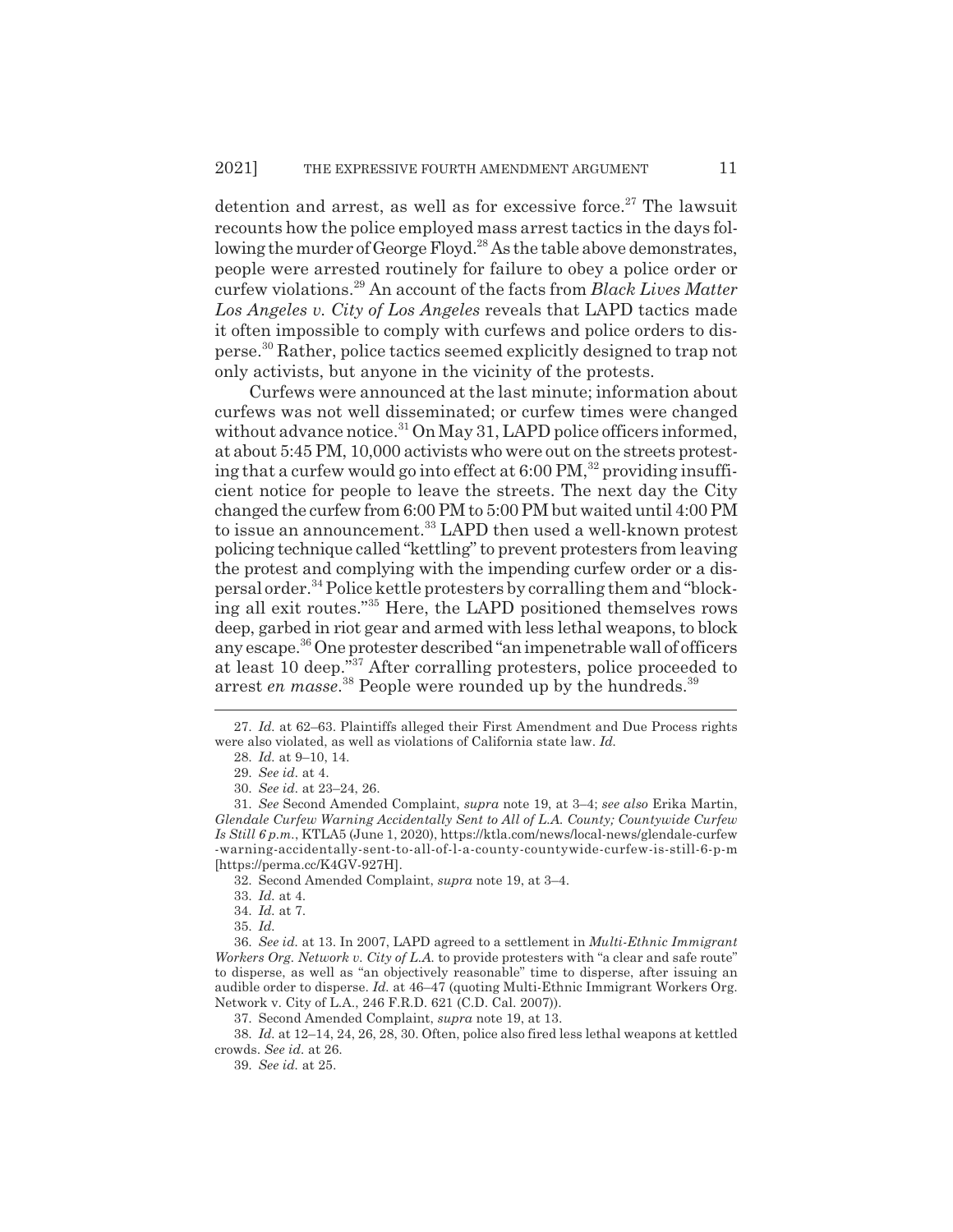Some protesters were surrounded on all sides by lines of police, while others were herded into an area where there was no escape. $40$ Even when there was no curfew and no audible order to disperse, police still informed crowds that they were going to be arrested; often the police ordered people to sit down on the ground to wait for arrest or to kneel with their hands behind their backs. $41$  Police ignored individuals' requests to be allowed to leave and furthermore chased and fired rubber bullets and other projectiles at people attempting to escape the area.<sup>42</sup> Protesters were not the only ones swept up in these mass arrests*—*journalists covering the demonstrations and others in the area, including homeless people, were also detained and arrested.<sup>43</sup> Once detained by police, individuals had to wait for prolonged periods on the street*—*sometimes tightly handcuffed and sitting on the ground*—*to be loaded into crowded buses where they waited again until they were transported and booked, even when they were ultimately charged with only an infraction.<sup>44</sup>

In June of 2020, I interviewed Jason Sywak.45 Mr. Sywak participated in the summer 2020 George Floyd protests in Los Angeles.<sup>46</sup> His account of police tactics was consistent with those recounted by plaintiffs in *Black Lives Matter Los Angeles v. City of Los Angeles*. 47 According to Mr. Sywak, "riot police" and the National Guard blocked all streets before the curfew was initiated so people could not leave and would thus have no choice but to violate the curfew.<sup>48</sup> He stated that before the streets are blocked, buses are parked nearby in anticipation of arrests.<sup>49</sup> Police told protesters that they had to leave and go home, but there was "no way out."50 In one of these instances, Mr. Sywak attempted to explain to "riot police" that passing through the police skirmish line to leave was impractical because his home was two blocks away in that direction.<sup>51</sup> The officer from the "riot police" raised his gun, aimed it at Mr. Sywak's head, and commanded

43. *Id.* at 1, 14–15.

<sup>40.</sup> *Id.* at 9, 11–13, 18, 28.

<sup>41.</sup> *Id.* at 11, 24, 25, 28.

<sup>42.</sup> Second Amended Complaint, *supra* note 19, at 14–17.

<sup>44.</sup> *See id.* at 5, 10–12, 15, 17, 18, 25 (discussing the supposedly lesser legal implications of infractions).

<sup>45.</sup> Telephone Interview with Jason Sywak, Protester (June 15, 2020).

<sup>46.</sup> *Id.*

<sup>47.</sup> *Compare* Telephone Interview with Jason Sywak, Protester, *supra* note 45, *with* Second Amended Complaint, *supra* note 19, at 14–17.

<sup>48.</sup> Telephone Interview with Jason Sywak, Protester, *supra* note 45.

<sup>49.</sup> *Id.*

<sup>50.</sup> *Id.*

<sup>51.</sup> *Id.*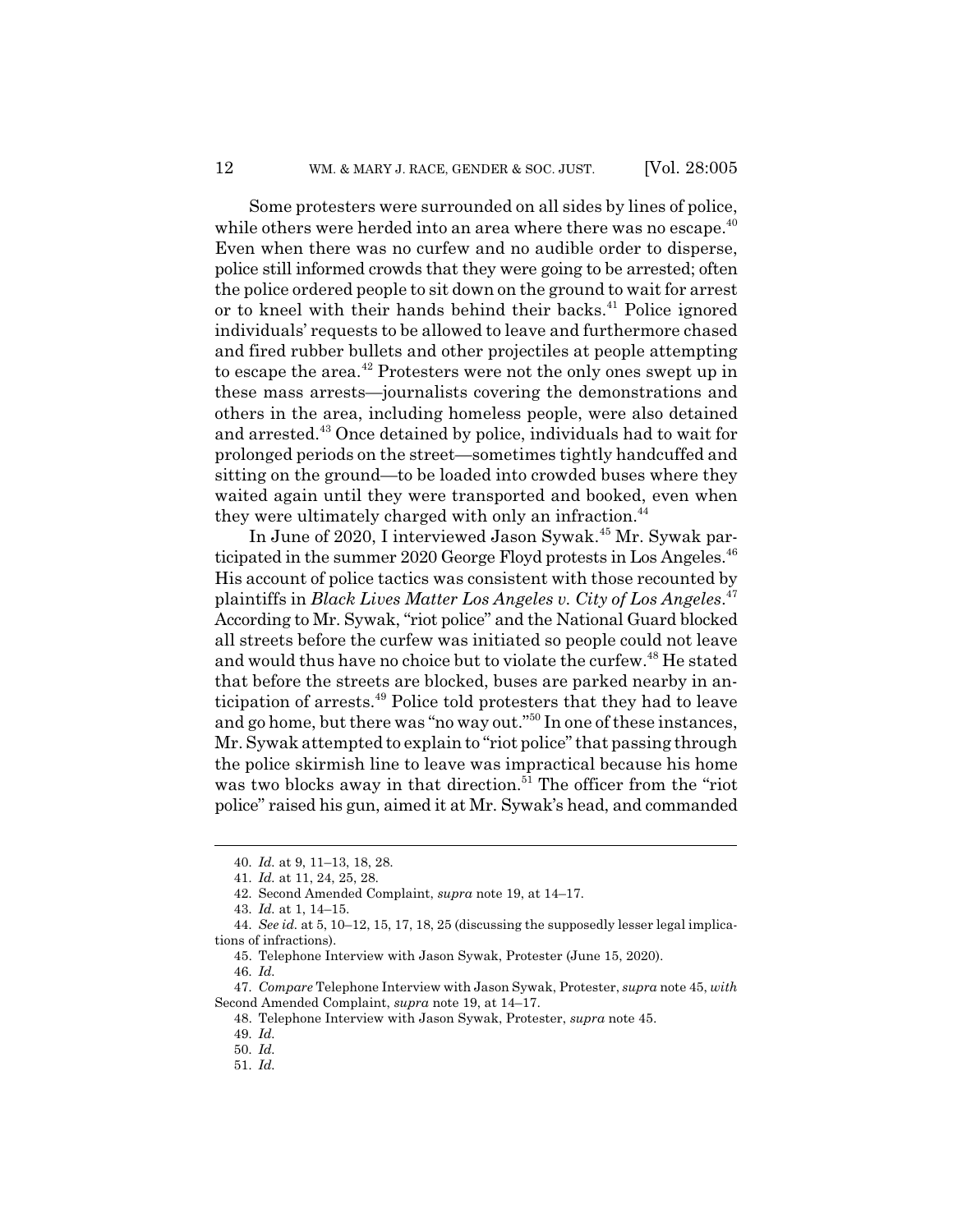that he leave in the opposite direction.<sup>52</sup> As of the date of our interview, Mr. Sywak had successfully evaded arrest during the summer's protests.53 He is one of the lucky ones on that front.

#### II. THE EXPRESSIVE FOURTH AMENDMENT AND ITS APPLICATION TO MASS ARRESTS DURING PROTESTS

The current understanding of the Fourth Amendment is inappropriate, and inadequate, to protect activists engaged in expressive conduct from mass arrests during protests. This understanding is also inconsistent with the Framers' intent that the Fourth Amendment protect freedom of expression, in addition to bodily integrity. I have argued that courts have missed the expressive component of Fourth Amendment protection when evaluating claims of law enforcement excessive force against protesters.<sup>54</sup> Courts should apply an Expressive Fourth Amendment whenever a policed individual engages in primarily expressive conduct, as opposed to criminal conduct. Below I first describe how courts currently evaluate a protester's claim that police officers violated their right to be free from unreasonable arrest.<sup>55</sup> Then, I briefly introduce the Expressive Fourth Amendment and query how it might change this analysis.

# *A. The Current Understanding of the Fourth Amendment and Mass Arrests*

The text of the Fourth Amendment protects individuals "against unreasonable searches and seizures" and states that "no Warrants shall issue, but upon probable cause, supported by oath and affirmation, and particularly describing the place to be searched, and the persons or things to be seized."56 Despite this strict warrant requirement for arrests in the text of the Fourth Amendment, courts have read this language loosely and have made warrantless arrests the norm whether for felonies, misdemeanors, or even criminal infractions

<sup>52.</sup> *Id.* Mr. Sywak stated that from May 30 to June 6, police officers pointed a gun at him on five different occasions. *Id.*

<sup>53.</sup> Telephone Interview with Jason Sywak, Protester, *supra* note 45.

<sup>54.</sup> *See* Loor, *Expressive Fourth*, *supra* note 6.

<sup>55.</sup> I use "they/them" pronouns throughout this Essay to be inclusive of all gender identities. *See* Jacob Tobia, *Everything You Ever Wanted to Know About Gender-Neutral Pronouns*, TIME (May 12, 2016, 3:35 PM), https://time.com/4327915/gender-neutral -pronouns; *2015 Word of Year is Singular "They"*, AM. DIALECT SOC'Y (Jan. 8, 2016), https://www.americandialect.org/2015-word-of-the-year-is-singular-they [https://perma .cc/TN3Z-GW6Q].

<sup>56.</sup> U.S. CONST. amend. IV.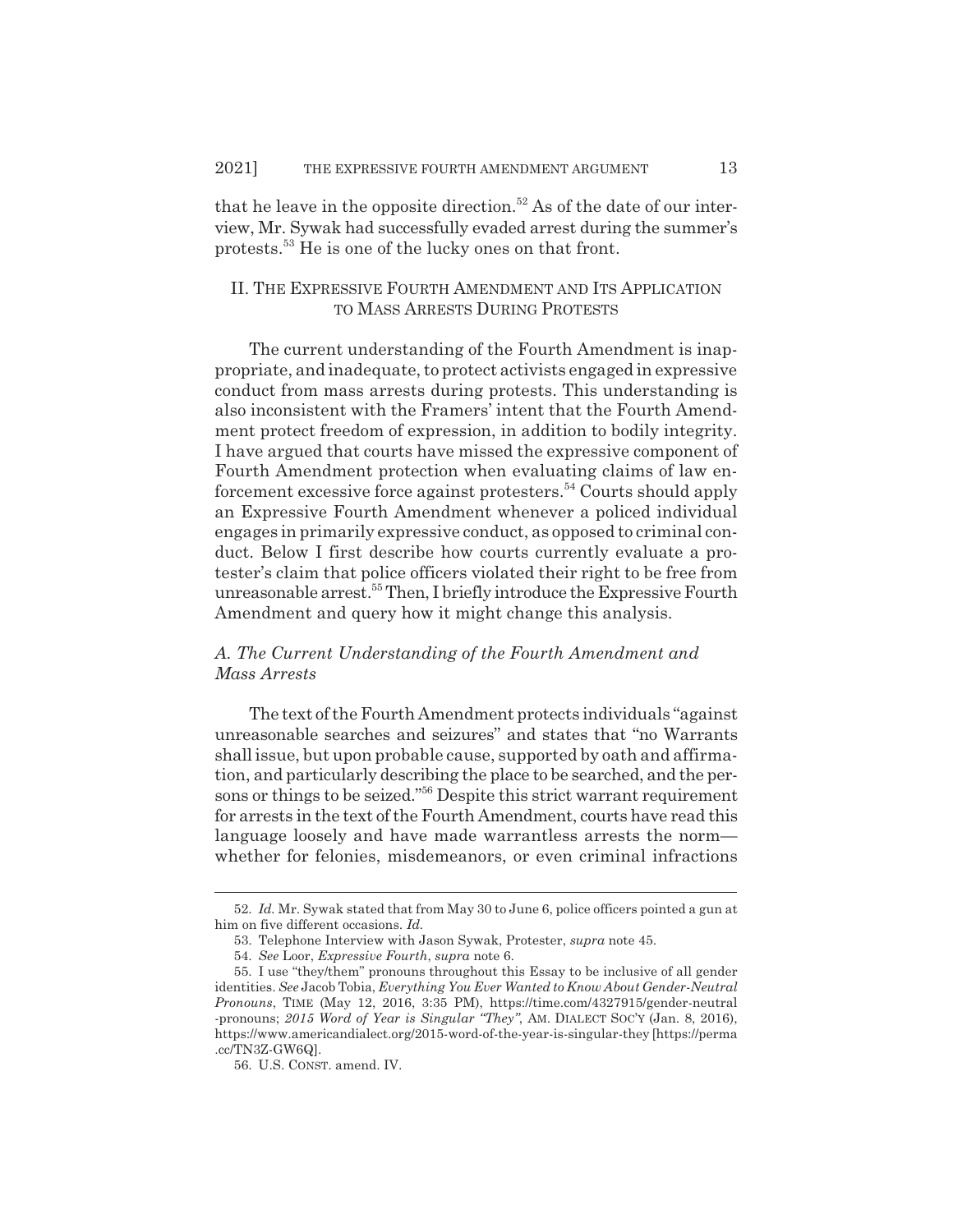that are not punishable with incarceration.<sup>57</sup> I will leave for another day the question of whether it comports with the Expressive Fourth Amendment for warrantless arrests to be the norm for people primarily engaged in expressive conduct. Here, I narrow my analysis to the pervasive protest policing tactic of mass arrests.

Even in the context of a warrantless arrest, courts still recognize that police need probable cause that a crime has been or is being committed to justify the arrest.<sup>58</sup> Probable cause is a complete defense to an unlawful arrest claim.59

There is probable cause when the court finds that a reasonable person, i.e., the police officer, would believe that any crime had been committed or was being committed. $60$  Courts assess the existence of probable cause not by any bright-line test, but by assessing the totality of the circumstances. $61$  To be sure, there is plenty to criticize about applying the probable cause standard in the course of a single arrest. Probable cause is a low standard that a police officer can easily satisfy for an individual arrest.<sup>62</sup>

58. *Atwater*, 532 U.S. at 354.

<sup>57.</sup> *See* Atwater v. City of Lago Vista, 532 U.S. 318, 325, 354 (2001) ("If an officer has probable cause to believe that an individual has committed even a very minor criminal offense in his presence, [they] may, without violating the Fourth Amendment, arrest the offender."); *see also* Maryland v. Pringle, 540 U.S. 366, 370 (2003) ("A warrantless arrest of an individual in a public place for a felony, or a misdemeanor committed in the officer's presence, is consistent with the Fourth Amendment if the arrest is supported by probable cause."); Arkansas v. Sullivan, 532 U.S. 769, 773 (2001) (Ginsburg, J., concurring) ("*Atwater* . . . recognized no constitutional limitation on arrest for a fine-only misdemeanor offense."); Chortek v. City of Milwaukee, 356 F.3d 740, 742 (7th Cir. 2004) (upholding arrest where penalty was "a fine plus the costs of prosecution"); *see also* Vargas v. City of New York, 56 N.Y.S.3d 438, 440 (N.Y. Sup. Ct. 2017) (upholding a warrantless arrest when sentenced to four days of community service and a \$120 surcharge).

<sup>59.</sup> Meyers v. City of New York, 812 F. App'x \*11, \*14 (2d Cir. 2020) ("Probable cause is a complete defense to a constitutional claim of false arrest"); *accord* Garcia v. Bloomberg, 662 F. App'x \*50, \*52 (2d Cir. 2016); Dukore v. District of Columbia, 799 F.3d 1137, 1142 (D.C. Cir. 2015); Betts v. Shearman, 751 F.3d 78, 82 (2d Cir. 2014); Oberwetter v. Hilliard, 639 F.3d 545, 554 (D.C. Cir. 2011); Ryan v. County of DuPage, 45 F.3d 1090, 1092–94 (7th Cir. 1995).

<sup>60.</sup> *See* Wong Sun v. United States, 371 U.S. 471, 479 (1963) ("The quantum of information which constitutes probable cause [is] evidence which would 'warrant a man of reasonable caution in the belief' that a felony has been committed." (citation omitted)); Brinegar v. United States, 338 U.S. 160, 175 (1949) ("In dealing with probable cause, however, as the very name implies, we deal with probabilities. These are not technical; they are the factual and practical considerations of everyday life on which reasonable and prudent men, not legal technicians, act.").

<sup>61.</sup> *See* Tennessee v. Garner, 471 U.S. 1, 8–9 (1985); Illinois v. Gates, 462 U.S. 213, 230–31 (1983); United States v. Cortez, 449 U.S. 411, 417–18 (1981).

<sup>62.</sup> *See Brinegar*, 338 U.S. at 175. While a full critique of probable cause is beyond the scope of this Essay, other scholars have evaluated the problems with the fluid standard. *See* Paul Ohm, *Probably Probable Cause: The Diminishing Importance of Justification Standards*, 94 MINN. L. REV. 1514, 1515 (2010) ("In increasingly common situations,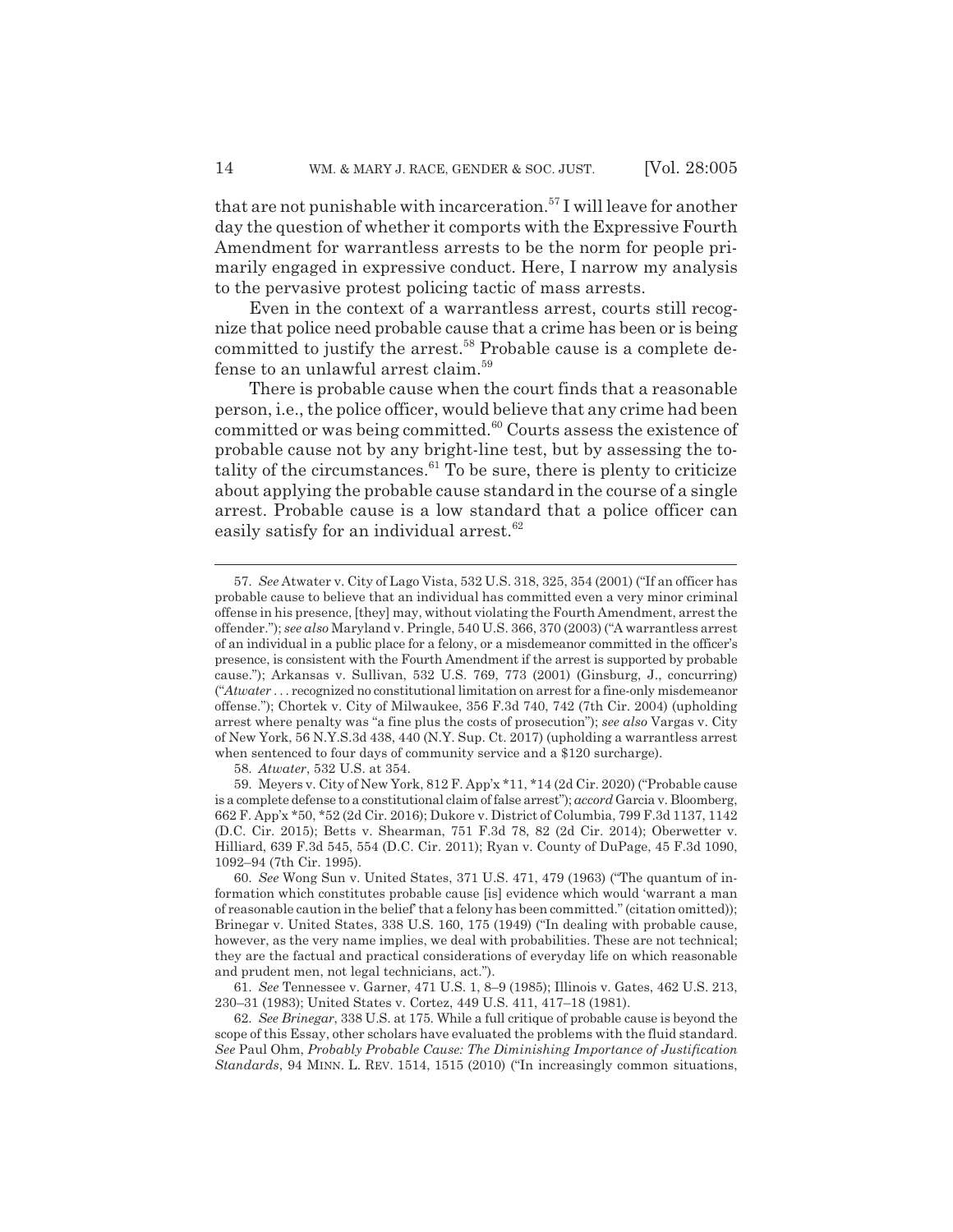Furthermore, courts look generously upon police officer actions the actions in the field where*—*from the judiciary's perspectives circumstances are almost always "tense, uncertain, and rapidly evolving . . . ."63 In addition, courts do not consider in their probable cause analysis whether a police officer has malicious intent or is using their arrest power pretextually.<sup>64</sup> A police officer's subjective intent is irrelevant in the court's assessment of the legality of the arrest. $65$ 

Despite the many shortcomings of the probable cause standard, matters are worse for protesters swept up in mass arrests. In the context of mass arrests, an increasing number of courts deviate from a central tenet of probable cause*—individualized suspicion*. In *Ybarra v. Illinois*, the Supreme Court denied the argument that police officers had probable cause to search Ventura Ybarra just because he was present in a tavern where officers were executing an arrest warrant.<sup>66</sup> The Court stated:

A person's mere propinquity to others independently suspected of criminal activity does not, without more, give rise to probable cause to search that person. Where the standard is probable cause, a search or *seizure . . .* must be supported by *probable cause particularized with respect to that person*. 67

The Supreme Court thus rejected the government's argument that the police could reasonably believe that Mr. Ybarra was guilty solely by association to a location or by his proximity to criminal suspects. The Court found this assertion inconsistent with Mr. Ybarra's

whenever the police have any suspicion at all about a piece of evidence, they almost always have probable cause and can meet the highest level of justification.); *see also* Cynthia Lee, *Probable Cause with Teeth*, 88 GEO. WASH. L. REV. 269, 269 (2020); Erica Goldberg*, Getting Beyond Intuition in the Probable Cause Inquiry*, 17 LEWIS & CLARK L. REV. 789, 790 (2013).

<sup>63.</sup> Graham v. Connor, 490 U.S. 386, 396–97 (1989); *see also* Nieves v. Bartlett, 139 S. Ct. 1715, 1725 (2019) ("Police officers conduct approximately 29,000 arrests every day*—*a dangerous task that requires making quick decisions in 'circumstances that are tense, uncertain and rapidly evolving.'" (quoting *Graham*, 490 U.S. at 397)); Paff v. Kaltenbach, 204 F.3d 425, 436 (3d. Cir. 2000) ("While probable cause to arrest requires more than mere suspicion, the law recognizes that probable cause determinations have to be made 'on the spot' under pressure and do 'not require the fine resolution of conflicting evidence that a reasonable doubt or even a preponderance standard demands.'" (quoting Gerstein v. Pugh, 420 U.S. 103, 121 (1975))).

<sup>64.</sup> *See* Whren v. United States, 517 U.S. 806, 813 (1996) ("Subjective intentions play no role in ordinary, probable-cause Fourth Amendment analysis."). As a matter of fact, as long as there is probable cause for a crime, plaintiff's claim of retaliatory arrest under the First Amendment is defeated. *Nieves*, 139 S. Ct. at 1726–27 (2019).

<sup>65.</sup> *Nieves*, 139 S. Ct. at 1724–25.

<sup>66.</sup> Ybarra v. Illinois, 444 U.S. 85, 91–92 (1979).

<sup>67.</sup> *Id.* at 91 (emphasis added) (citations omitted).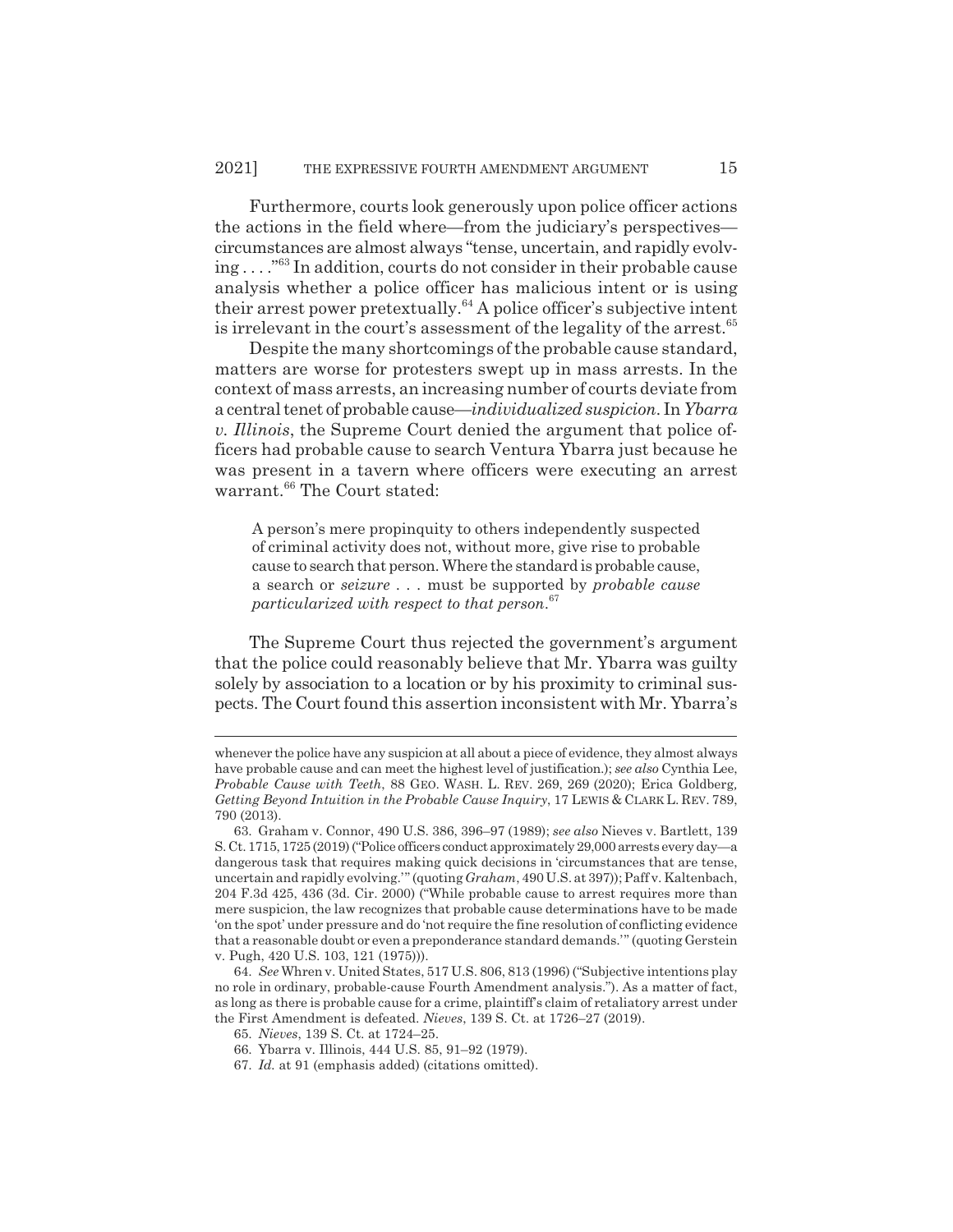reasonable expectation of privacy in his person.<sup>68</sup> "Each patron  $\dots$ was clothed with constitutional protection against unreasonable search or an unreasonable seizure. That *individualized protection* was separate and distinct from the Fourth Amendment . . . protection possessed by [others] . . . ."69 Applying *Ybarra* to the context at hand, courts are strip protesters of Fourth Amendment constitutional protection when they do not demand that the police have individualized probable cause for every protester swept up in mass arrests. This is the devastating consequence when courts adopt the notion of what is best described as group or unit probable cause.

Group or unit probable cause reared its head in a 2009 protest case, *Carr v. District of Columbia*. 70 In that § 1983 class action lawsuit, Washington D.C. police officers arrested sixty-five to seventy protesters, including the plaintiffs, in a demonstration against George W. Bush's presidency.<sup>71</sup> Police reported following a group of about 250–300 protesters and effectuating the mass arrests, after seeing a few people in the group engage in vandalism, as others cheered in response.72 Plaintiffs contended that although they marched along with the group, not everyone in the group cheered for individual acts of vandalism.73 Some plaintiffs denied even seeing or knowing about any of the reported vandalism, a reasonable contention given the protest's size. $74$ 

Plaintiffs argued*—*and the D.C. District Court agreed*—*that there was no probable cause that each of them individually engaged in the crime of rioting.<sup>75</sup> D.C. Code § 22-1322(a) defines rioting as "a public disturbance involving an assemblage of [five] or more persons which by tumultuous and violent conduct or the threat thereof creates grave danger of damage or injury to property or persons."<sup>76</sup> Thus, the District Court granted the plaintiffs' request for summary judgment.77 Citing *Ybarra v. Illinois* and the need for a particularized finding of probable cause for each individual, District Judge Ellen

<sup>68.</sup> *Id.* at 91–92.

<sup>69.</sup> *Id.* (emphasis added).

<sup>70.</sup> *See* 587 F.3d 401, 408 (D.C. Cir. 2009). I previously discussed the perils of unit probable cause and the particular risks it poses to protesters of color. *See* Karen J. Pita Loor, *Tear Gas + Water Hoses + Dispersal Orders: The Fourth Amendment Endorses Brutality in Protest Policing*, 100 B.U. L. REV. 817, 830 (2020).

<sup>71.</sup> *Carr*, 587 F.3d at 403–04.

<sup>72.</sup> *Id.* at 403–04.

<sup>73.</sup> *See id.* at 404–05.

<sup>74.</sup> *See id.*

<sup>75.</sup> *Id.* at 405, 410.

<sup>76.</sup> *See* D.C. CODE § 22-1322(a) (2020) (alteration added); *see also Carr*, 587 F.3d at 405–06.

<sup>77.</sup> Carr v. D.C., 565 F. Supp. 2d 94, 96 (D.D.C. 2008).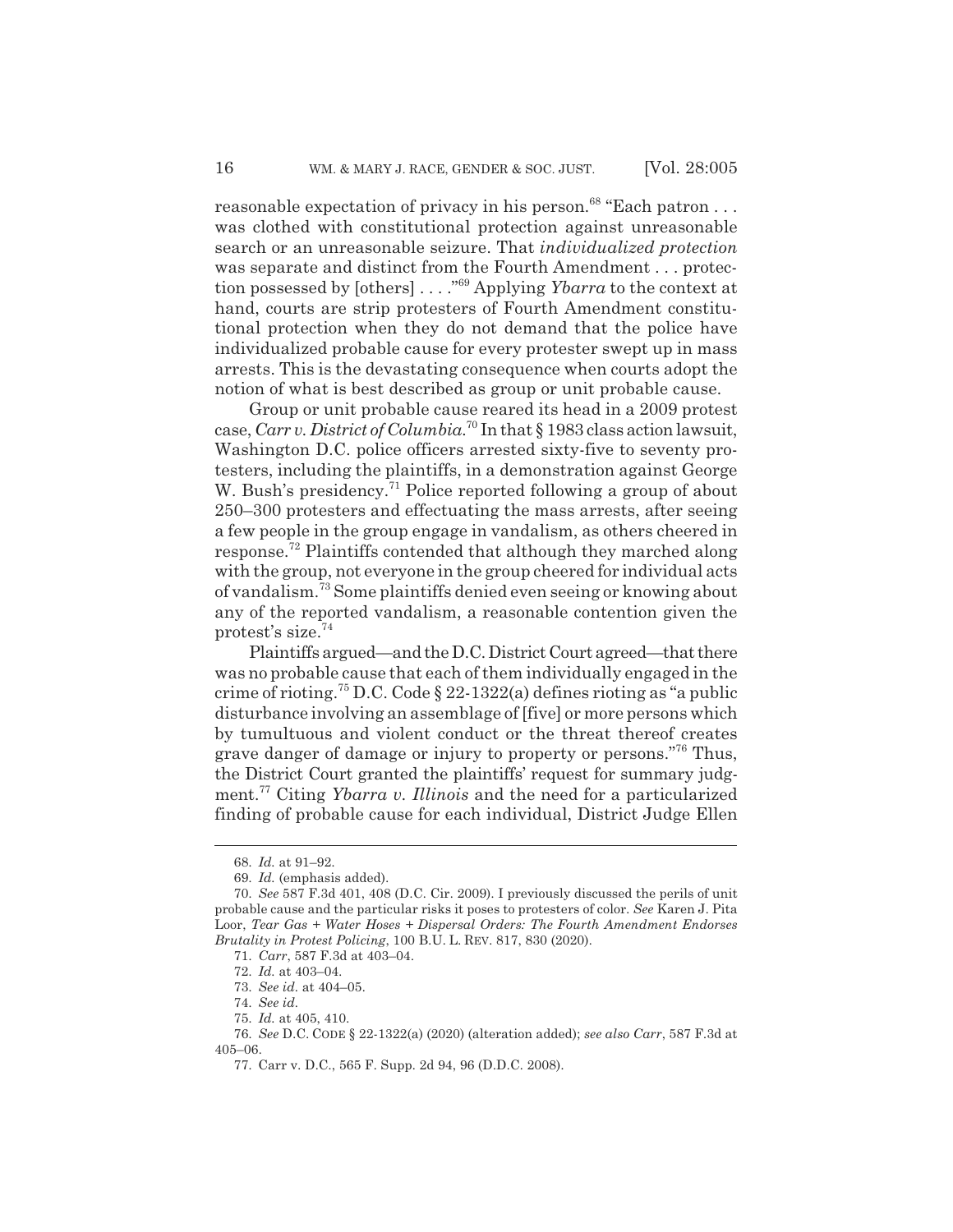Segal Huvelle concluded that "[t]o demonstrate that plaintiffs' arrests were valid . . . the District [of Columbia] must show that it had probable cause to arrest each individual for rioting."78 Judge Huvelle found that generalized statements about the conduct of the crowd were insufficient and that "[n]owhere does the [defendant municipality] 'ma[ke] [any] effort to ascribe misdeeds to the specific individuals arrested.'"79 Tellingly, police officers were unable to identify those who were involved in violence or vandalism or specifically state whether any of the people arrested cheered such acts.<sup>80</sup>

However, on appeal, the D.C. Circuit Court reversed Judge Huvelle's ruling granting summary judgment to plaintiff protestors, finding instead that the protesters could have acted as a "cohesive unit."81 Regarding Judge Huvelle's ruling about the necessity of probable cause for each arrested individual, the D.C. Circuit expressed concern that "[a] requirement that the officers verify that each and every member of a crowd engaged in specific riotous act would be practically impossible in any situation involving a large riot."82 This finding expressly contradicts *Ybarra v. Illinois*, which does not require that the municipality demonstrate there was probable cause for everyone in the crowd, just for the people arrested.<sup>83</sup> Here, the police did not have to arrest a large mass of people, but could have just arrested those they observed engaged in vandalism had they bothered to keep track of those they claimed were particularly dangerous.<sup>84</sup> Although the D.C. Circuit worried that "appellees read the statute so as to make it unenforceable in situations where it is most needed,"85 in so doing, it effectively stripped every single protester marching along of Fourth Amendment protection and began a trend towards group or unit probable cause which has proved dangerous for protesters swept up in mass arrests.

In his concurrence to the D.C. Circuit Court's decision in *Carr*, Circuit Judge Thomas B. Griffith stated, "[a]s Supreme Court precedent affirms, the Fourth Amendment requires an individualized showing of probable cause before arrest[]" and warned that "[t]he majority unnecessarily calls into question the heretofore straightforward application of that standard in this circuit."<sup>86</sup> Citing *Ybarra v*.

<sup>78.</sup> *Id.* at 100.

<sup>79.</sup> *Id.*

<sup>80.</sup> *Id.* at 101.

<sup>81.</sup> *Carr*, 587 F.3d at 407.

<sup>82.</sup> *Id.* at 408.

<sup>83.</sup> Ybarra v. Illinois, 444 U.S. 85, 91–92 (1979).

<sup>84.</sup> *See id.*

<sup>85.</sup> *Carr*, 587 F.3d at 408.

<sup>86.</sup> *Id.* at 412 (Griffith, J., concurring). Judge Griffith still concurred with the reversal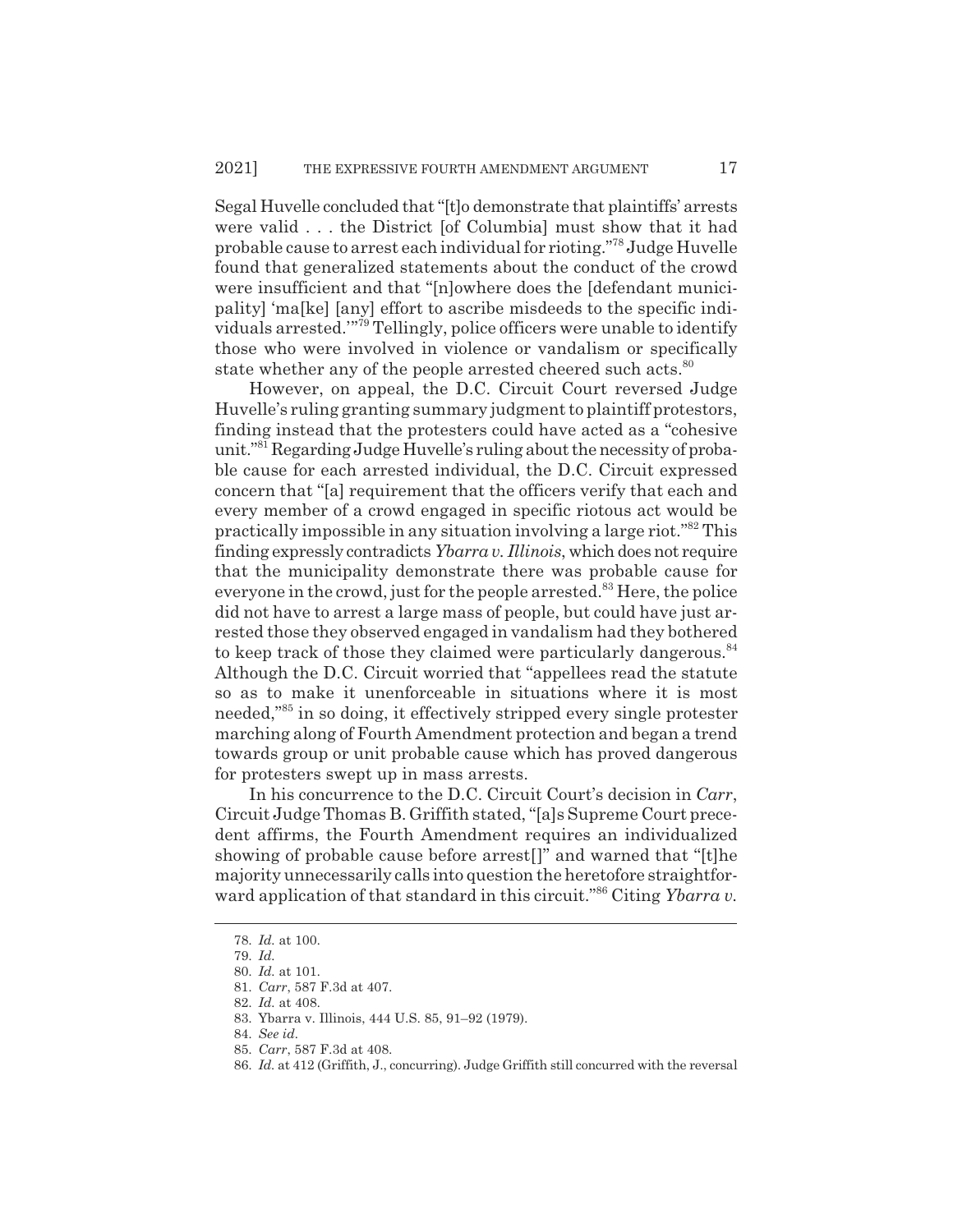*Illinois*, Judge Griffith called out the majority for scrapping the traditional individualized suspicion standard and creating a new, less demanding standard of probable cause for mass demonstrations<sup>87</sup> which I term *probable cause minus*. Out of concern that it is "practically impossible" for a police officer to establish probable cause for each arrestee, probable cause minus disposes with these individualized determinations in the context of large demonstrations if the arrestee is one of a group where some activists are engaged in unlawful conduct.<sup>88</sup> As Judge Griffith points out, "[t]he issue, however, is not what is practical but what the Fourth Amendment requires, and in this case the majority departs from the Supreme Court's consistent instruction that individualized probable cause must precede arrest."89 Recognizing despite any reference to a cohesive unit, police officers currently arrest persons without requiring "an individualized determination that the person arrested acted unlawfully[,]" such that "a reasonable belief that a crowd acted 'as a unit[]'... cannot be the basis for the arrest of a member of that crowd, unless there is also a particularized showing that the person broke the law."90 Although the majority's unit approach to probable cause was clearly contrary to long-standing Fourth Amendment precedent, it has not been confined to *Carr*. Instead, many other jurisdictions have since adopted this probable cause minus approach standard to justify mass arrests during protests.<sup>91</sup>

88. *See id.* at 413.

91. *See, e.g.*, Bernini v. City of St. Paul, 665 F.3d 997, 1002, 1004 (8th Cir. 2012) (concluding that "[i]t was reasonable, therefore, for an officer to believe that the group, as a whole, was committing one or more offenses under state law, including . . . riot[ing] and unlawful assembly"); White v. Jackson, 865 F.3d 1064, 1079 (8th Cir. 2017) (finding that police officers had probable cause to believe that individuals during the Ferguson protests knew about the unlawful acts of others in the group and chose not to "disassociate" themselves and thus their arrest for unlawful assembly was lawful); Garcia v. Does, 779 F.3d 84, 87, 92–96 (2d Cir. 2015) (reversing Garcia v. Bloomberg, 865 F. Supp. 2d 478, 489–90 (S.D.N.Y. 2012)) (rejecting the argument*—*made pursuant to *Carr—*that it was reasonable for police officers to treat 700 Occupy protesters as a group and arrest them

of the grant of summary judgment because he concluded that there remained a genuine issue of material fact regarding whether a reasonable jury could credit Officer Keller's testimony that he observed every person in the crowd committing a crime. *Id.* While Judge Griffith recognized that "[t]he assertion that one officer could see each of the 300 individuals was audacious[,]" he stated that Judge Huvelle for the majority failed to view the facts in the light most favorable to the nonmoving party (as required by the rules governing summary judgment) and that issues regarding Officer Keller's credibility were the providence of the jury. *Id.* Judge Griffith explained that such a narrow ruling tailored to the facts of this case and focused on what the police officer claimed they could observe among people in the crowd would serve to "correct[] the district court's error without suggesting police may conduct mass arrests without individualized probable cause." *Id.* 87. *Carr*, 587 F.3d at 412–13.

<sup>89.</sup> *Id.*

<sup>90.</sup> *Id.*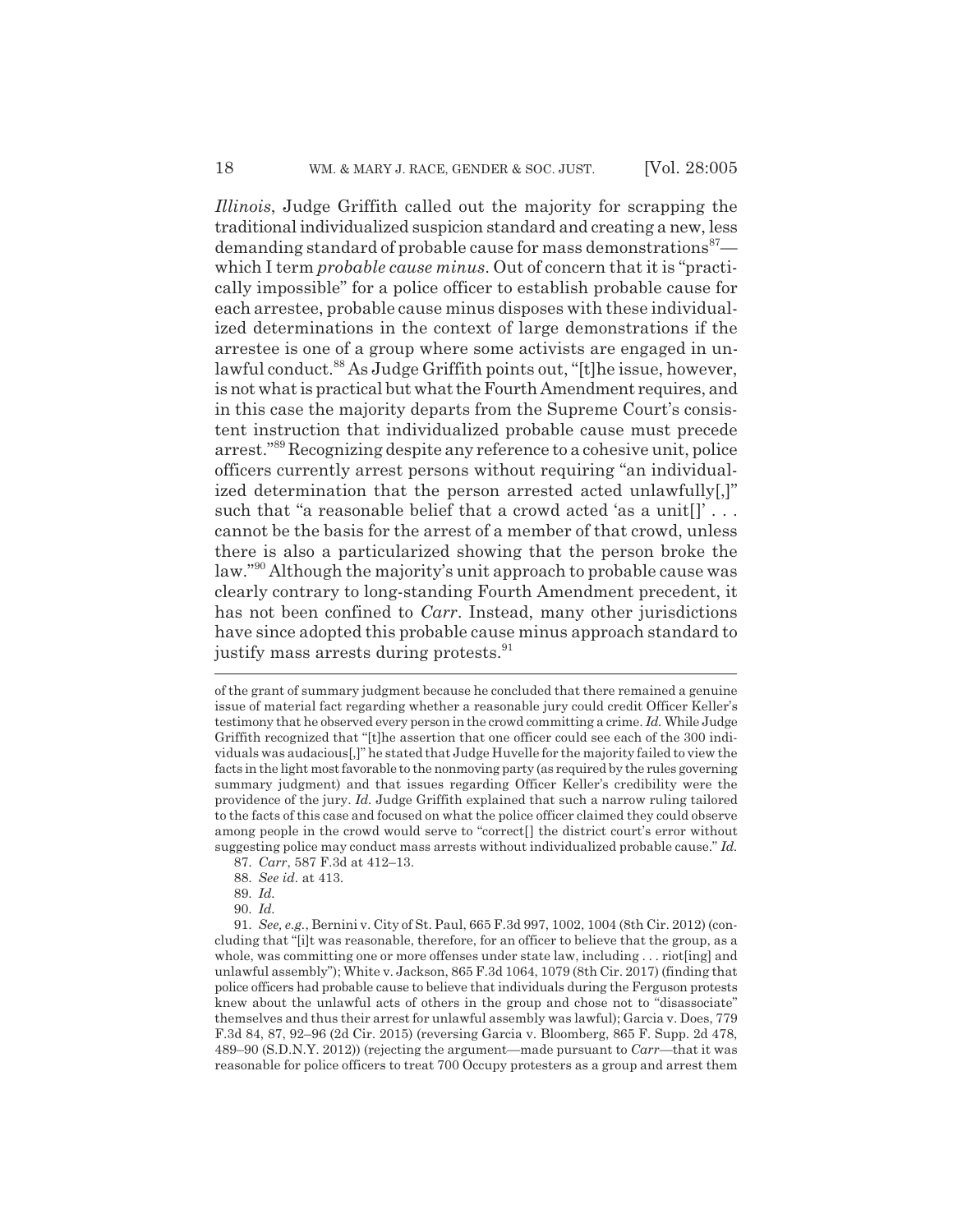It is too early in the *Black Lives Matter Los Angeles v. City of Los Angeles* lawsuit to know what approach the court will take to evaluate the mass arrests.<sup>92</sup> However, in their opposition to plaintiffs' request for an injunction that would restrict the LAPD's use of force*—*including projectiles and baton strikes*—*and their use of certain detention tactics, defendants sought to justify LAPD's actions in circumstances of what they termed "mass unrest" by alluding that "'arrestees were part of a group . . . operating in an organized and concerted effort to invade private property, obstruct business, and hinder law enforcement.'"93 Defendants made this argument despite their own recognition in the first page of the same opposition brief that "[t]he recent mass demonstrations were largely peaceful."94 Furthermore, while defendants asserted that there were "criminal acts of arson and looting," the City Council examination found that the overwhelming majority of arrests were for curfew violations or failure to follow a police order—contradicting defendants' claims.<sup>95</sup> Defendants knew this when they filed their opposition on June 30, 2020.96 On June 2, LAPD Chief Michel Moore, one of the named defendants in the lawsuit, had informed the public that ninety-two percent of arrests were for these two types of non-violent offenses.<sup>97</sup>

#### *B. Roots of the Expressive Fourth Amendment*

In a prior article, I introduced the Expressive Fourth Amendment and explained its historical and doctrinal underpinnings. In this Section, I will briefly review both foundations, providing just enough background so the reader can generally understand the doctrine and its application to mass arrests of protesters. For a fuller explication,

all even if only some of them heard the police warning to move or be arrested and dismissing the plaintiffs' complaint). *But see* Vodak v. City of Chicago, 639 F.3d 738, 740–46 (7th Cir. 2011) (rejecting the argument that defendants made in their brief pursuant to *Carr* that police officers had probable cause to arrest about 900 marchers); Brief of Defendants-Appellees Individual Defendant Officers at 18–19, Vodak v. City of Chicago, 639 F.3d 738 (Nos. 09-2768, 09-2834, 09-2901) (7th Cir. Mar. 8, 2010), 2010 WL 4621548 (arguing the "crowd was infected with disorder").

<sup>92.</sup> The plaintiffs filed their Second Amended Complaint in June 18, 2021. *See* Second Amended Complaint, *supra* note 19. The defendants have not filed a motion to dismiss and none of the parties have filed a motion for summary judgment.

<sup>93.</sup> Opposition to Plaintiffs' *Ex Parte* Application for a Temporary Restraining Order at 9, Black Lives Matter L.A. v. City of L.A. (No. 2:20-cv-05027) (C.D. Cal. June 30, 2020) (quoting Forrester v. City of San Diego, 25 F.3d 804, 807 (9th Cir. 1994)).

<sup>94.</sup> *Id.* at 3.

<sup>95.</sup> L.A. CITY COUNCIL REPORT, *supra* note 18, at 10.

<sup>96.</sup> LOS ANGELES DEPARTMENT OF POLICE, SAFE LA AFTER ACTION REPORT 44 (2020).

<sup>97.</sup> Cindy Von Quednow, *More Than 92% of 2,700 Arrests in L.A. Were for "Failure to Disperse" or Curfew Violations*, KTLA5 (Jun. 2, 2020, 7:23 PM), https://ktla.com/news

<sup>/</sup>lapd-arrests-more-than-2700-people-amid-protests-chief [https://perma.cc/MR2P-7EN6].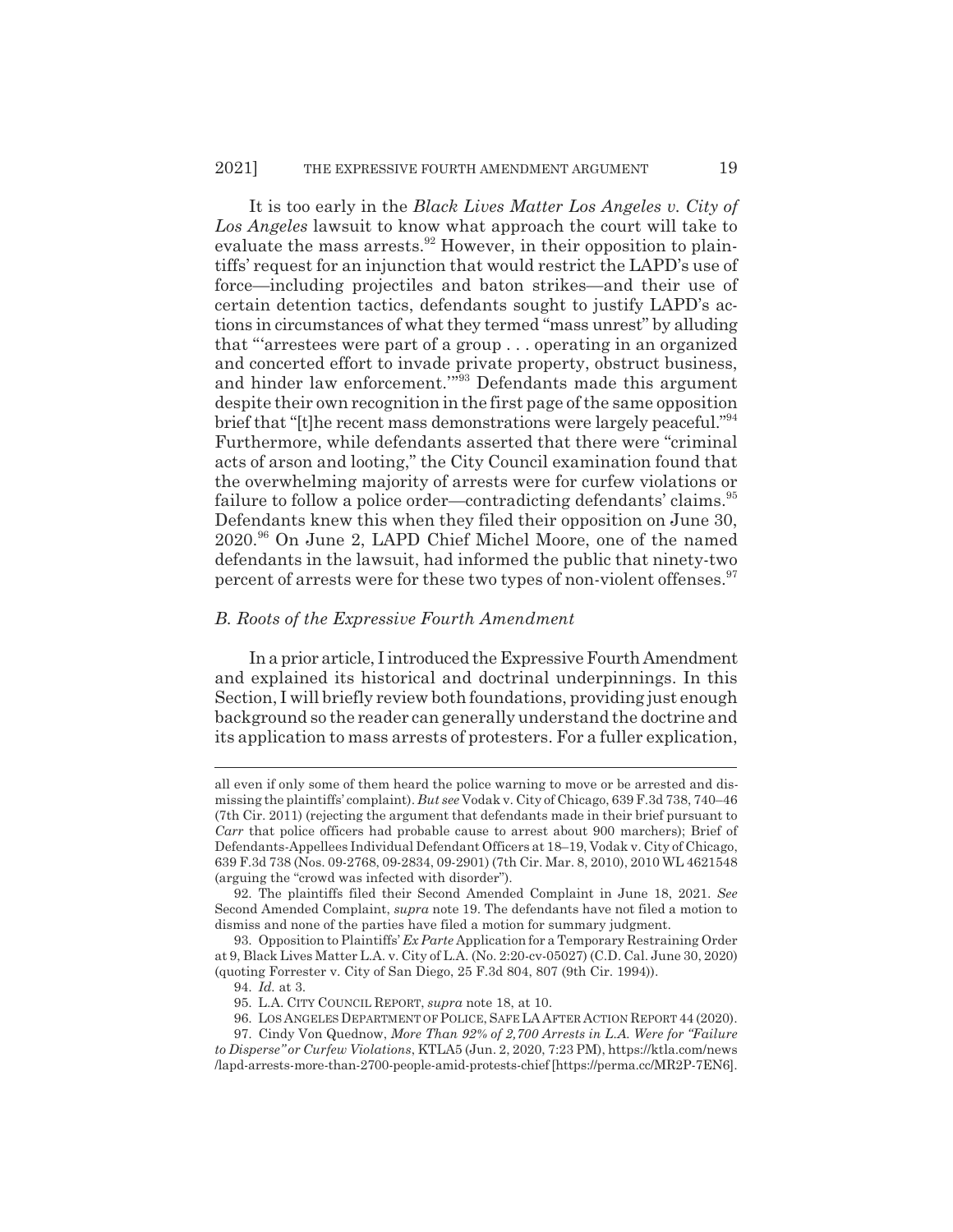the reader may choose to peruse my prior piece, *The Expressive Fourth Amendment*. 98

Understanding the expressive component of Fourth Amendment protection in the context of protest is important because courts make a mistake when using the same lens to evaluate a police officer's response to a protester as a police officer's response to a criminal suspect. Courts should not equate protest activity to either suspected criminal activity or noncriminal non-expressive activity. Protest activity is not only socially valuable, but it is expressive conduct that is intended to be protected by the Fourth Amendment not just the First Amendment. The Supreme Court has already recognized that the Fourth Amendment protects expression in the context of searches of expressive materials or "papers"99 such as books, magazines, and videos, that are potentially protected by the First Amendment.<sup>100</sup>

The Fourth Amendment protects individuals from unreasonable seizures, including arrests, as well as against unreasonable searches.<sup>101</sup> Supreme Court precedent treats searches of papers differently than searches for non-expressive items, elevating the Fourth Amendment inquiry from what is reasonable to what is reasonable *in light of freedom of expression*. 102 This means that the Court reviews the Fourth Amendment intrusion more stringently when a government actor searches for papers than when the actor searches for ordinary materials.<sup>103</sup>

The Court provides this heightened review in paper searches because it recognizes that the Framers intended for the Fourth Amendment*—*not just the First Amendment*—*to be a constitutional vehicle that protects freedom of thought and expression, in addition to bodily integrity and privacy in the context of criminal investigation.104 As Justice William Douglas asserted in his dissent to *Frank v. Maryland*, it is misreading "history . . . [to] relate[] the Fourth Amendment primarily to searches for evidence to be used in criminal

<sup>98.</sup> *See* Loor, *Expressive Fourth*, *supra* note 6.

<sup>99.</sup> By papers, I am referring to materials recognized as expressive by the Court. In Roaden v. Kentucky, 413 U.S. 496, 504 (1973), the Court found that "the prior restraint of the right of expression, whether by books or films [or other expressive material], calls for a higher hurdle in the evaluation of reasonableness." This standard thus applies to all "paper cases" regardless of medium. *See id.*

<sup>100.</sup> *See* New York v. P.J. Video, 475 U.S. 868, 873 (1986); Maryland v. Macon, 472 U.S. 463, 468 (1985); Zurcher v. Stanford Daily, 436 U.S. 537, 564 (1978); Roaden v. Kentucky, 413 U.S. 496, 504 (1973); Stanford v. Texas, 379 U.S. 476, 485 (1965); Marcus v. Search Warrants, 367 U.S. 717, 730 (1961).

<sup>101.</sup> U.S. CONST. amend. IV.

<sup>102.</sup> *See* Loor, *Expressive Fourth*, *supra* note 6 (quoting *Roaden*, 413 U.S. at 504).

<sup>103.</sup> *Id.*

<sup>104.</sup> *See id.*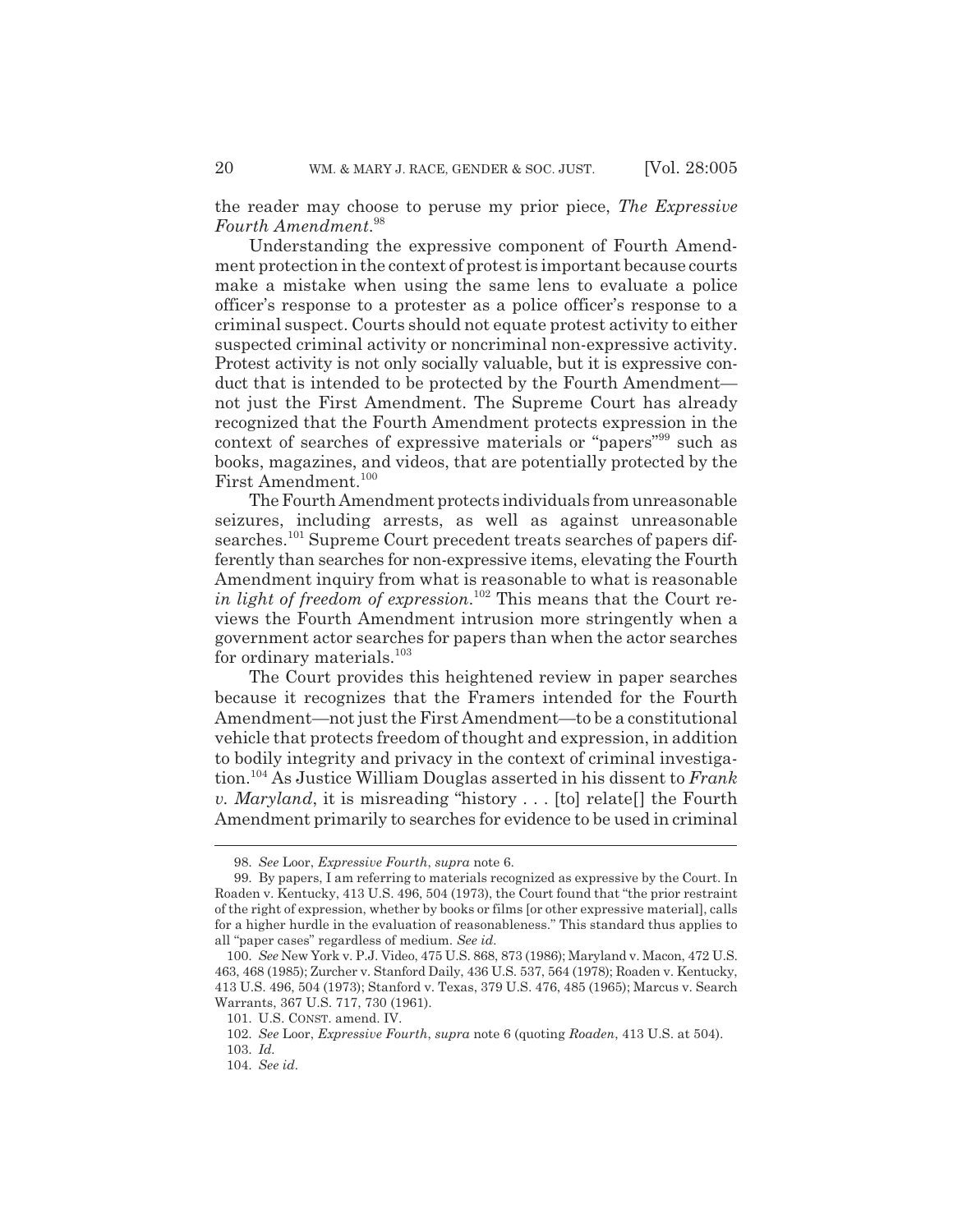prosecutions. . . . [I]t was the search for the nonconformist that led British officials to ransack private homes."<sup>105</sup> "The Fourth Amendment thus has a much wider frame of reference than mere criminal prosecutions."106

The history that Justice Douglas refers to*—*and that the Supreme Court has referenced again and again in these paper search cases*—*is the story of a controversy in the mid-eighteenth century between the English monarchy and the press.<sup>107</sup> Despite these events (and ensuing litigation) playing out on the other side of the Atlantic, the quarrel received significant coverage in the colonial press and shaped American thought on search and seizure, particularly the understanding that*—*if unrestrained*—*the government can easily use its search and seizure power to stifle expression.<sup>108</sup>

The story begins with the anonymous publication of an article critical of King George III in the forty-fifth weekly edition of the antigovernment newspaper, *The North Briton*. *The North Briton 45* vigorously criticized the King's speech in support of the Treaty of Paris of 1763, which ended the Seven Years' War between Great Britain, France and Spain.<sup>109</sup> The issue condemned the treaty for ceding too much to the French in the name of peace.<sup>110</sup> In the view of some (including *The North Briton 45*'s author), the British Crown was surrendering the country's fought for and rightfully earned spoils of war.111 The British Attorney General and Solicitor General labeled the forty-fifth edition libel, and thus began a search for anyone associated with its publication.<sup>112</sup>

<sup>105.</sup> Frank v. Maryland, 359 U.S. 360, 376 (1959) (Douglas, J., dissenting).

<sup>106.</sup> *Id.* at 377.

<sup>107.</sup> *See* Loor, *Expressive Fourth*, *supra* note 6 (citing *Frank*, 359 U.S. at 376; Stanford v. Texas, 379 U.S. 476, 484 (1965); Marcus v. Search Warrants, 367 U.S. 717, 722–24 (1961)).

<sup>108.</sup> *Id.*

<sup>109.</sup> See WILLIAM J. CUDDIHY, FOURTH AMENDMENT: ORIGINS AND ORIGINAL MEANING 602–1791 440 (Oxford University Press, 2009); *see also America Revolution Podcast: Treaty of Paris and the Wilkes Affair* (Oct. 29, 2017). *The North Briton 45*'s author began criticizing the speech stating "The [King's] speech of last Tuesday is not to paralleled in the annals of our country." John Wilkes, *Issue No. 45*, THE NORTH BRITON 263–64 (Apr. 23, 1763), https://archive.org/details/northbriton00wilkgoog/page/n270/mode/2up [https:// perma.cc/YG96-WTTW]. With regard to the agreements made by the Treaty of Paris, the author declared "The preliminary articles of peace were such as have drawn the contempt of mankind on our wretched negotiators." *Id.*

<sup>110.</sup> *See* CASH, *infra* note 112, at 265.

<sup>111.</sup> *See id. The North Briton 45*'s authors critiqued the King's actions as unbecoming and unroyal bemoaning, stating "I wish as much as any man in the kingdom to see the *honor of the crown* maintained in a manner truly becoming *Royalty*. I lament to see it sunk even to prostitution." *See id.* at 266–67.

<sup>112.</sup> *See* ARTHUR CASH, JOHNWILKES:THE SCANDALOUSFATHER OF CIVILLIBERTY 101 (Yale Univ. Press 2006).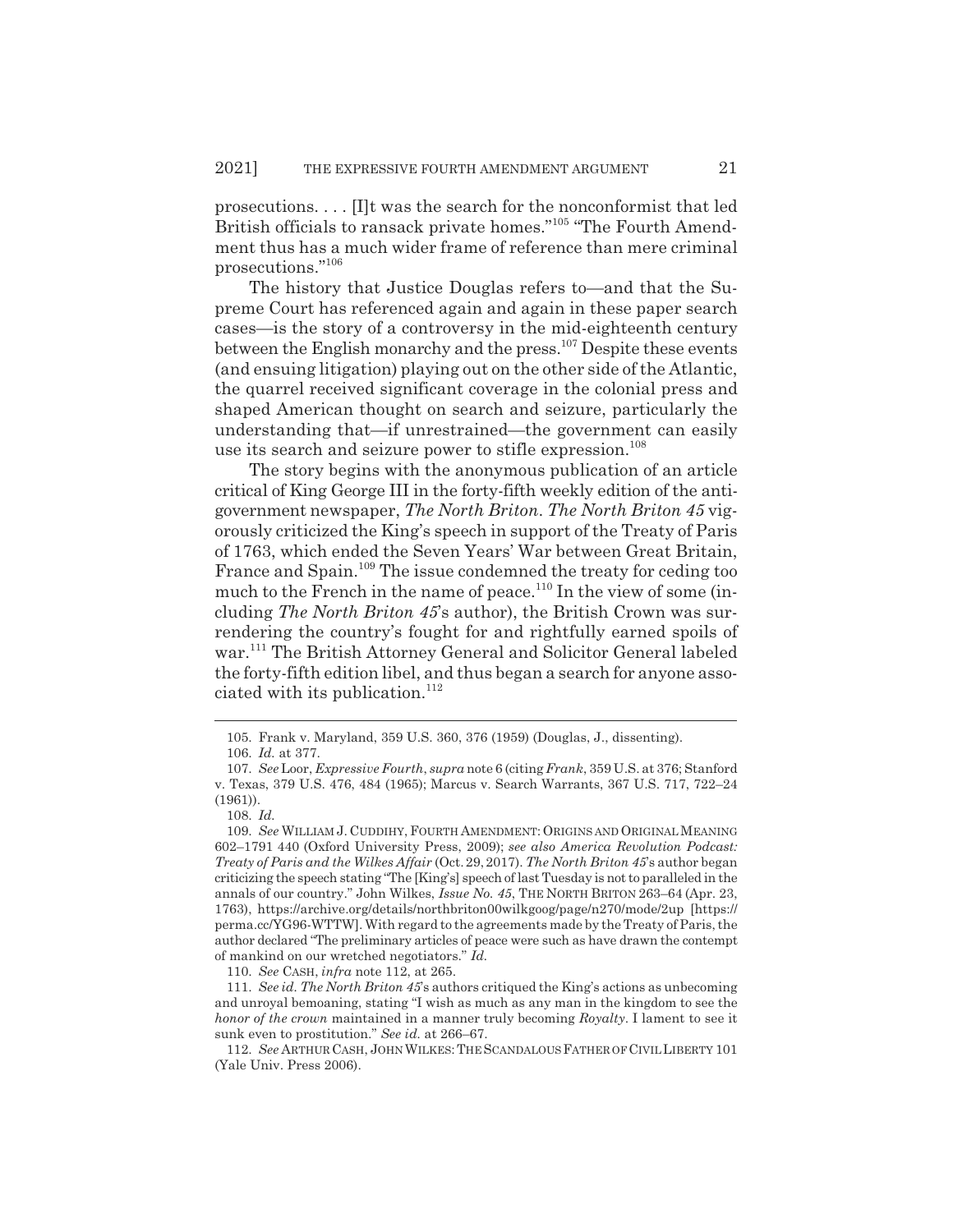The instrument the British government used to execute these searches was a general warrant, signed by the Secretary of State.<sup>113</sup> The general warrant was essentially what its name suggests: general. It did not require specificity regarding the person or items to be seized or the place to be searched or even a specific account of the facts in support of the warrant.<sup>114</sup> It was not confined to a specific time period, but instead could last for as long as the monarch lived.<sup>115</sup> This warrant required "in his Majesty's name . . . to make strict & diligent search for the Authors, Printers & Publishers of a seditious and treasonable paper [e]ntitled, The North Briton Number 45 [sic]" and take dissenters into custody and bring them before the Secretary of State for questioning and further legal proceedings.116 With warrant in hand, the King's messengers ransacked multiple homes, collected voluminous papers, and, at the conclusion of the search and seizure spree, arrested a total of forty-nine people.<sup>117</sup> Those arrested included not only individuals tangentially connected to the newspaper (such as employees who did not work on the forty-fifth edition), but also their family members. $118$ 

These arrests and searches resulted in about thirty lawsuits against the executors of the warrants for charges such as unlawful imprisonment and trespass.<sup>119</sup> The British press, as well as the Colonial press, covered these cases in detail*—*with the American press usually reprinting the content of British newspapers.<sup>120</sup> Press commentary was scathing of general warrants, referring to the instrument as "unconstitutional" and an affront to the "security [and liberty] of every Englishman."121 While the results of the lawsuits varied in the courtroom, the reputation of general warrants was marred in the court of public opinion on both sides of the Atlantic.<sup>122</sup>

As the Supreme Court has recognized in its paper cases, the memory of *The North Briton 45* searches and arrests guided Framers as they drafted the Fourth Amendment.<sup>123</sup> Therefore, the Court has instructed that searches of expressive materials must be reviewed with "*most scrupulous exactitude.*" 124 The Court has used this

<sup>113.</sup> *See* CUDDIHY, *supra* note 109, at 440; *see also* CASH, *supra* note 112, at 101.

<sup>114.</sup> CUDDIHY, *supra* note 109, at 441; CASH, *supra* note 112, at 101.

<sup>115.</sup> *See* CUDDIHY, *supra* note 109, at 440.

<sup>116.</sup> CASH, *supra* note 112, at 101.

<sup>117.</sup> CUDDIHY, *supra* note 109, at 441–43.

<sup>118.</sup> *See id.* at 441, 443.

<sup>119.</sup> *Id.* at 443.

<sup>120.</sup> *See id.* at 458.

<sup>121.</sup> *Id.* at 459.

<sup>122.</sup> *See id.* at 463.

<sup>123.</sup> *See* Loor, *Expressive Fourth*, *supra* note 6(citing Marcus v. Search Warrants, 367

U.S. 717, 722–24 (1961)).

<sup>124.</sup> Stanford v. Texas, 379 U.S. 476, 485 (1965).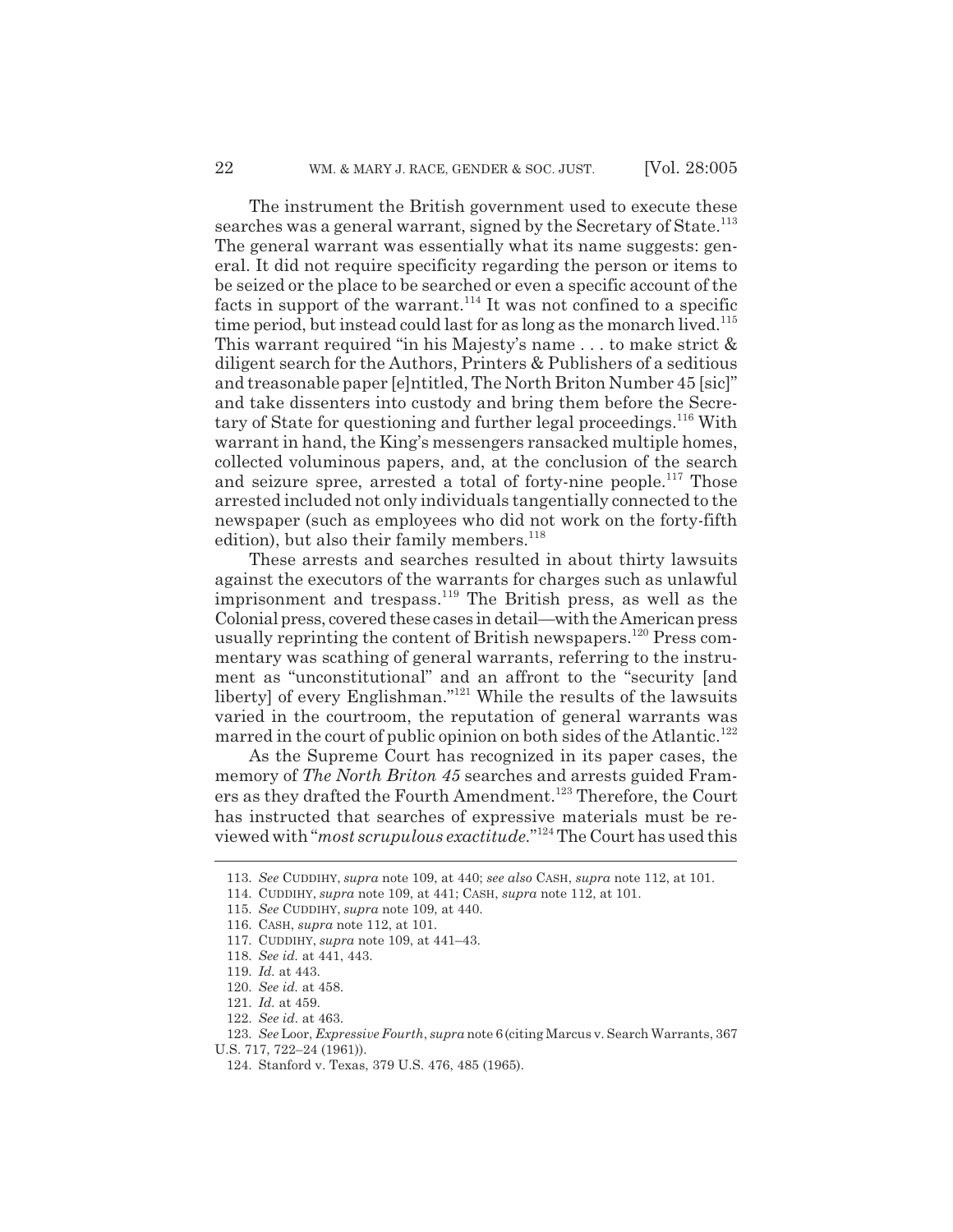heightened review in searches for expressive materials of a political and, interestingly, of a potentially obscene nature.<sup>125</sup> In these searches, the Court has reined in its usual deference to law enforcement out of concern that such treatment would result in overbroad and expansive searches where officers sweep up potentially First Amendment protected materials.<sup>126</sup> When the targets of the search are expressive materials, the Court has found repugnant to the Fourth Amendment procedures that rely on the "whim"<sup>127</sup> of individual police officers to determine what should be seized. Thus, the Court has placed limits on police officer discretionary actions, recognizing that even when the government has the power to police or actually prevent the distribution of these expressive materials that "does not mean that there can be no constitutional barrier to any form of practical exercise of that power."128 Justice William Brennan connected the dots in his dissent to *Maryland v. Macon* from search to arrest and asserted that the Court must also review more stringently a person's arrest for the distribution of expressive obscene materials.<sup>129</sup> He stated that "[a] warrantless arrest involves the same difficulties and poses the same risks as does a warrantless seizure of books, magazines, or films."130 "The disruptive potential [on the First Amendment] of an effectively unbounded [Fourth Amendment] power to arrest should be apparent."<sup>131</sup>

#### *C. The Expressive Fourth Amendment and Mass Arrests*

The existence of Supreme Court precedent limiting judicial deference to police officers when they search for expressive materials raises the question of *why* police enjoy such *unbounded power to arrest* when engaging with people participating in expressive protest activity. The answer is that they should not.

<sup>125.</sup> *See, e.g.*, *id.* at 485–86 (involving the search for communist materials); Roaden v. Kentucky, 413 U.S. 496, 504–05 (1973) (involving the seizure of an allegedly obscene film).

<sup>126.</sup> *See* Loor, *Expressive Fourth*, *supra* note 6; *see also Marcus*, 367 U.S. at 733 (stating "procedures that sweep too broadly with too little discrimination are obviously deficient in techniques required . . . to prevent erosion of constitutional guarantees").

<sup>127.</sup> *Stanford*, 379 U.S. at 485.

<sup>128.</sup> *Marcus*, 367 U.S. at 730 (quoting Roth v. U.S., 354 U.S. 476, 485 (1957)).

<sup>129.</sup> *See* Loor, *Expressive Fourth*, *supra* note 6 (citing Maryland v. Macon, 472 U.S. 463, 473 (1985) (Brennan, J., dissenting)). The majority in *Maryland v. Macon* did not decide whether the warrantless arrest of the bookstore's attendant, after an undercover police officer purchased two magazines which he and two other officers judged as obscene, was unconstitutional. 472 U.S. at 471. Instead, the majority only focused on whether the magazines that the undercover officer purchased were admissible at trial without a warrant. *Id.* at 467–71.

<sup>130.</sup> *Macon*, 472 U.S. at 473–74 (Brennan, J., dissenting). 131. *Id.* at 474.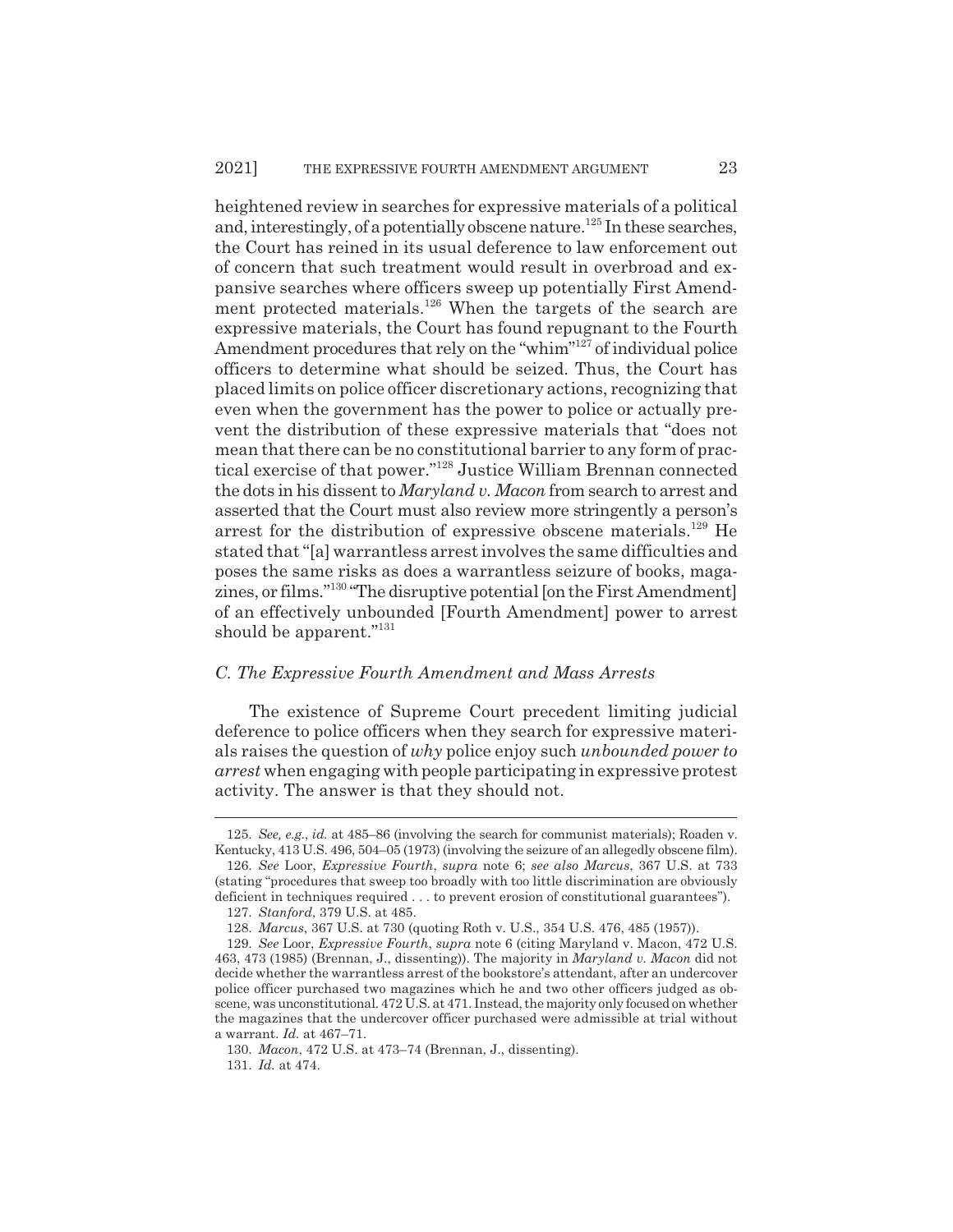In light of the Expressive Fourth Amendment, the Court must limit police officers' arrest power when their targets are people involved in expressive conduct. The current understanding of the Fourth Amendment, which narrows its ambit of protection for intrusions on the person only to bodily integrity in the context of criminal investigations, does violence to the First Amendment rights of activists swept up indiscriminately swept up in mass arrests. Instead, courts must recognize that the Fourth Amendment also protects freedom of expression not just in the context of searches, but also in the context of seizures of individuals. As Justice Brennan predicted, the disruption to the First Amendment is clear when considering the accounts of mass arrests of swaths of people in the Los Angeles protests. To comport with the Expressive Fourth Amendment, courts must shift the question when an arrestee is involved in expressive activity and ask whether a police officer's action is "reasonable *in light of freedom of expression*."132 In the context of mass arrests, courts must begin by discarding notions of group/unit probable cause. Second, when evaluating the existence of probable cause for arrest, courts must positively weigh an individual's expressive protest activity in the totality of the circumstances. Both considerations are briefly outlined below.

#### *1. Group/Unit Probable Cause*

Courts must review with scrupulous exactitude arrests of individuals engaged in protest. This heightened review provides no room for shortcuts that cast a shadow of probable cause over one protestor because of the unlawful or aggressive conduct of others in close proximity. The prevailing probable cause minus standard is inconsistent with the Expressive Fourth Amendment which requires stringent review. Just like the Court has been rightfully concerned over the expansive and overbroad searches that gather potentially protected expressive items,133 so should the Court be concerned about expansive and overbroad arrests*—*based on a deficient probable cause minus standard*—*that result in the stifling seizure of individuals engaged in protected protest activity.

In the *Black Lives Matter Los Angeles v. City of Los Angeles* lawsuit, there were multiple accounts of people engaged in protest

<sup>132.</sup> *See* Loor, *Expressive Fourth*, *supra* note 6 (citing Roaden v. Kentucky, 413 U.S. 496, 504 (1973) (emphasis added)); *see also supra* Section II.B for discussion of "in light of freedom of expression."

<sup>133.</sup> *See supra* Section II.B for discussion of expansive and overbroad searches of potentially protected expressive (obscene) items.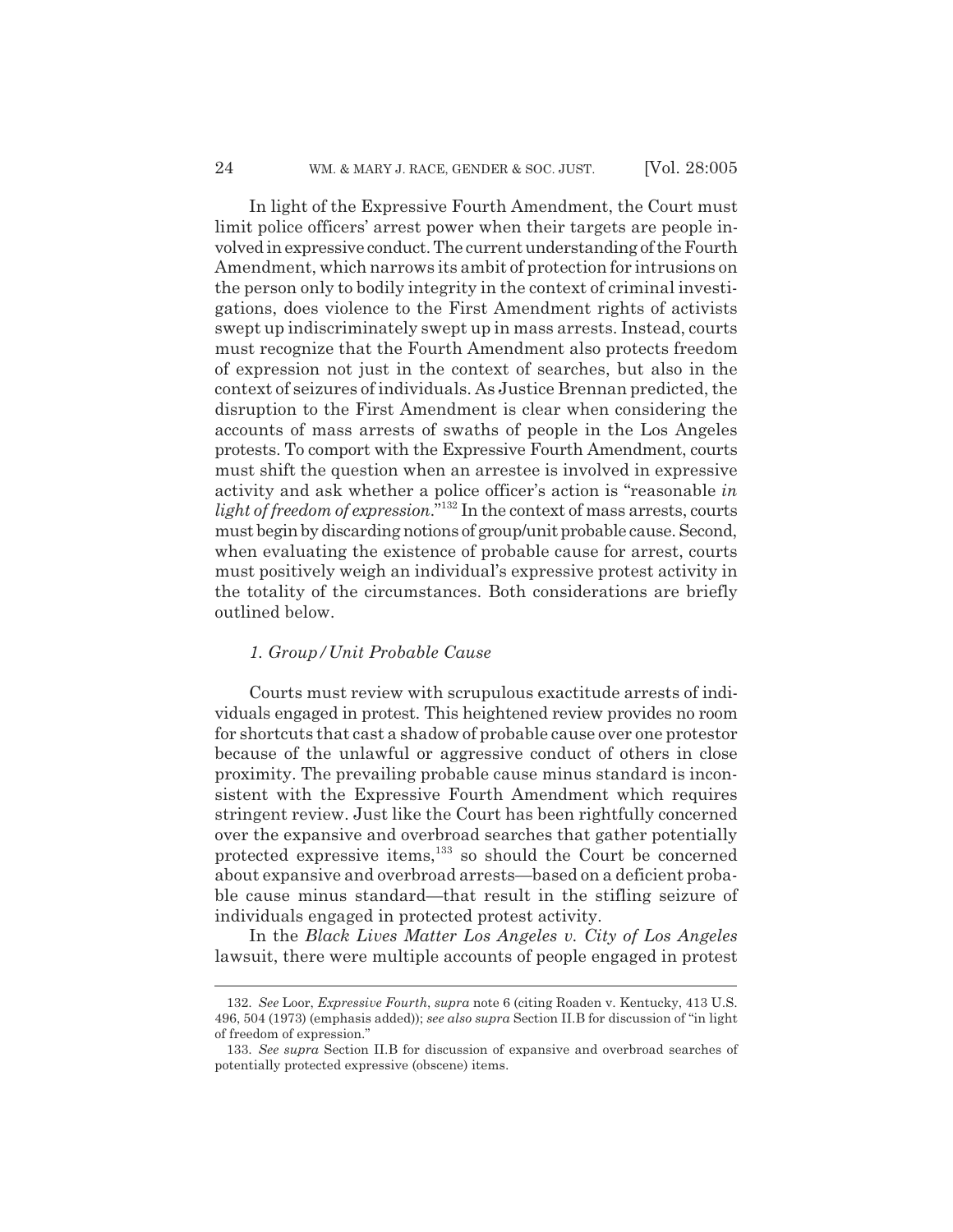activity who were corralled and arrested by the hundreds.<sup>134</sup> While some of the arrestees may have been involved in unlawful activity, police must be able to articulate facts supporting probable cause for each individual arrested. It does not satisfy the Expressive Fourth Amendment to assert that police had probable cause to arrest the unit or group or, as the City of Los Angeles and the other defendants argued, that "arrestees were part of a group . . . operating in an organized and concerted effort to invade private property, obstruct business, and hinder law enforcement."135 "Police don't arrest [groups or] units. They arrest persons[.]"136 The unit probable cause approach provides too much deference and leeway to the whims of police who in their zeal to restore order trample*—*either carelessly or willfully*—*on activists' rights.137 Although much greater in terms of numbers, these mass arrests of racial justice protesters are reminiscent, in their indiscriminate and rash nature, of the forty-nine arrests made in connection with *The Briton 45* search and seizure spree. This is the very practice against which the Framers sought to protect. "[T]he experience of . . . mass arrests was at the forefront" of those who drafted the Fourth Amendment with the goal of protecting against such seizures.<sup>138</sup>

### *2. Expressive Conduct Under the Totality of the Circumstances*

Courts determine whether a police officer had probable cause to arrest an individual by looking at the totality of the circumstances.<sup>139</sup> Again, this means that there is no bright line test as probable cause is a fluid concept, but rather the judge must evaluate the whole picture to assess the reasonableness of the police officer's action.<sup>140</sup> When the question is shifted to what is reasonable in light of freedom of expression, courts' evaluation of the whole picture must include

<sup>134.</sup> Second Amended Complaint, *supra* note 19, at 7, 11–14, 24, 26, 28, 30.

<sup>135.</sup> Opposition to Plaintiff's Application for Temporary Restraining Order at 9, Black Lives Matter L.A. v. City of Los Angeles, No. 2:20-cv-05027 (C.D. Cal. May 7, 2021) (quoting Forrester v. City of San Diego, 25 F.3d 804, 807 (9th Cir. 1994)).

<sup>136.</sup> Carr v. D.C., 587 F.3d 401, 413 (D.C. Cir. 2009) (Griffith, J., concurring).

<sup>137.</sup> *See* Maryland v. Macon, 472 U.S. 463, 474 (1985) (Brennan, J., dissenting) (expressing concern over a police officer making their own determination about probable cause to arrest for distribution of obscenity since "the situation poses the same risk that the officer's zeal to enforce the law will lead to erroneous judgments with respect to the obscenity of material that is constitutionally protected.").

<sup>138.</sup> CUDDIHY, *supra* note 109, at 613.

<sup>139.</sup> *See* Tennessee v. Garner, 471 U.S. 1, 9 (1985); Illinois v. Gates, 462 U.S. 213, 230 (1983); United States v. Cortez, 449 U.S. 411, 418 (1981).

<sup>140.</sup> *See Garner*, 471 U.S. at 8–9; *Gates*, 462 U.S. at 230–31; *Cortez*, 449 U.S. at 417–18.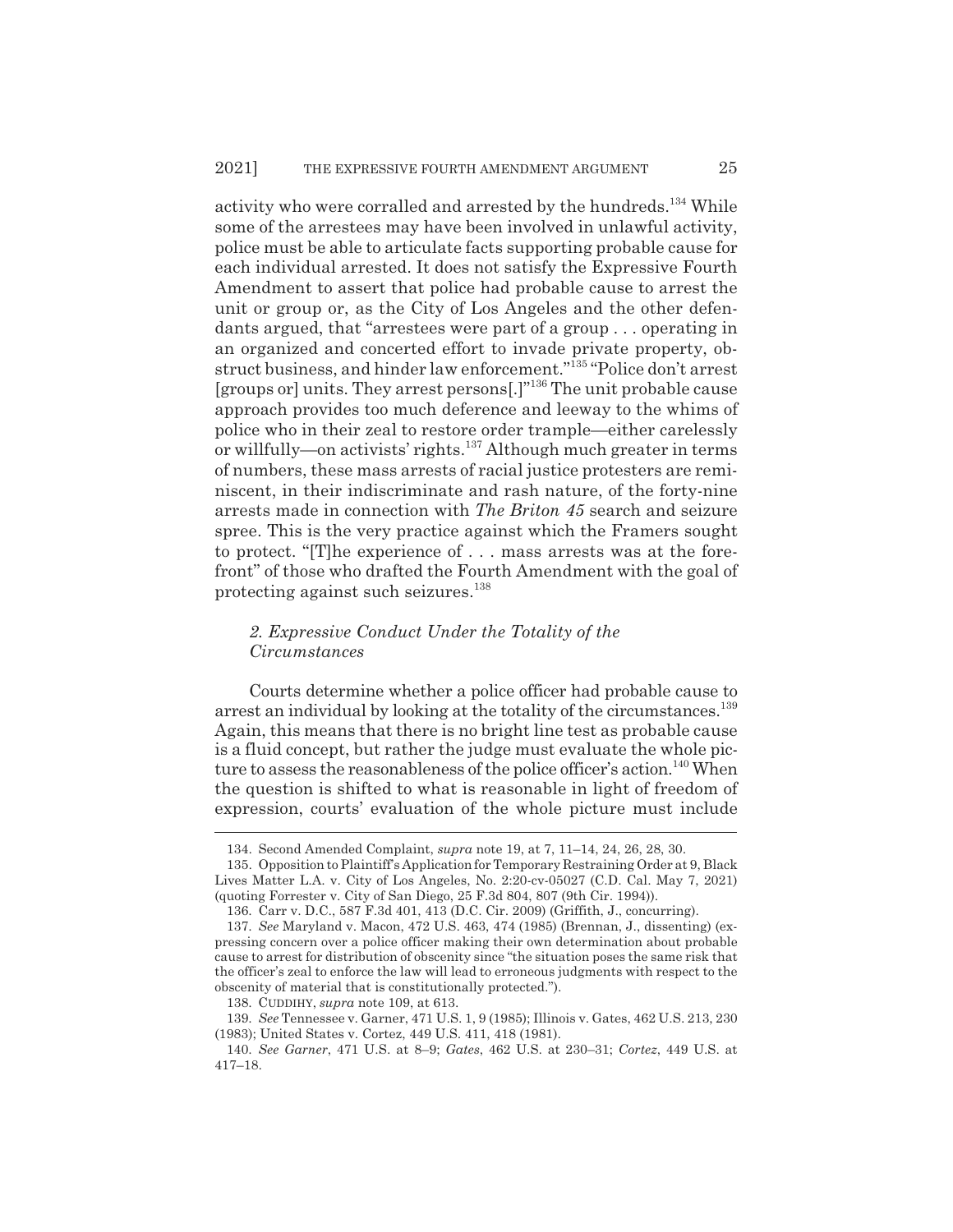consideration of an individual's engagement in expressive protest activity. Fourth Amendment questions are questions of balancing.<sup>141</sup> When the government actor strikes the right balance between the intrusion on the individual*—*be it a search or a seizure*—*and the governmental interest at stake, the action is a reasonable one.<sup>142</sup> The balance is off when courts ignore an individual's engagement in expressive protest activity in the reasonableness calculus.<sup>143</sup>

To begin with, in the context of protest, the police action intrudes not only on a person's bodily integrity as is the case for arrests in the regular course of criminal investigations, but also on a person's freedom of expression rights against which the Expressive Fourth protects. Even more, protest activity is theoretically revered in our American democracy. As Justice Louis Brandeis eloquently stated:

Those who won our independence . . . believed that freedom to think as you will and to speak as you think are means indispensable to the discovery and spread of political truth; that, without free speech and assembly discussion would be futile . . . that the greatest menace to freedom is an inert people; that public discussion is a political duty; and that this should be a fundamental principle of the American government.<sup>144</sup>

Considering the centrality of freedom of expression in our system, the government also has an interest in facilitating protest activity while it has no comparable interest in facilitating a criminal suspect's activities. This translates to a concomitant duty for police officers to protect freedom of expression, in addition to their traditional duty to maintain public safety. $145$ 

Furthermore, courts' heightened concerns about police officer safety should not be present when they interact with protesters in the same manner as when police interact with a criminal suspect. Courts defer to law enforcement, at least in part, because they consider policing a dangerous job. This is because courts consider people involved in criminal activity dangerous to police.<sup>146</sup> However, this

<sup>141.</sup> *See* Delaware v. Prouse, 440 U.S. 648, 654 (1979).

<sup>142.</sup> *See id.* ("[T]he permissibility of a particular law enforcement practice is judged by balancing its intrusion on the individual's Fourth Amendment interests against its promotion of legitimate governmental interests."); *see also* Graham v. Connor, 490 U.S. 386, 396 (1989).

<sup>143.</sup> *See* Loor, *Expressive Fourth*, *supra* note 6.

<sup>144.</sup> Whitney v. California, 274 U.S. 357, 375 (1927) (Brandeis, J., concurring), *overruled by* Brandenburg v. Ohio, 395 U.S. 444 (1969).

<sup>145.</sup> *See* Loor, *Expressive Fourth*, *supra* note 6.

<sup>146.</sup> *See Graham*, 490 U.S. at 396 (considering "whether the suspect poses an immediate threat to the safety of the officers or others"); *see also* Tennessee v. Garner, 471